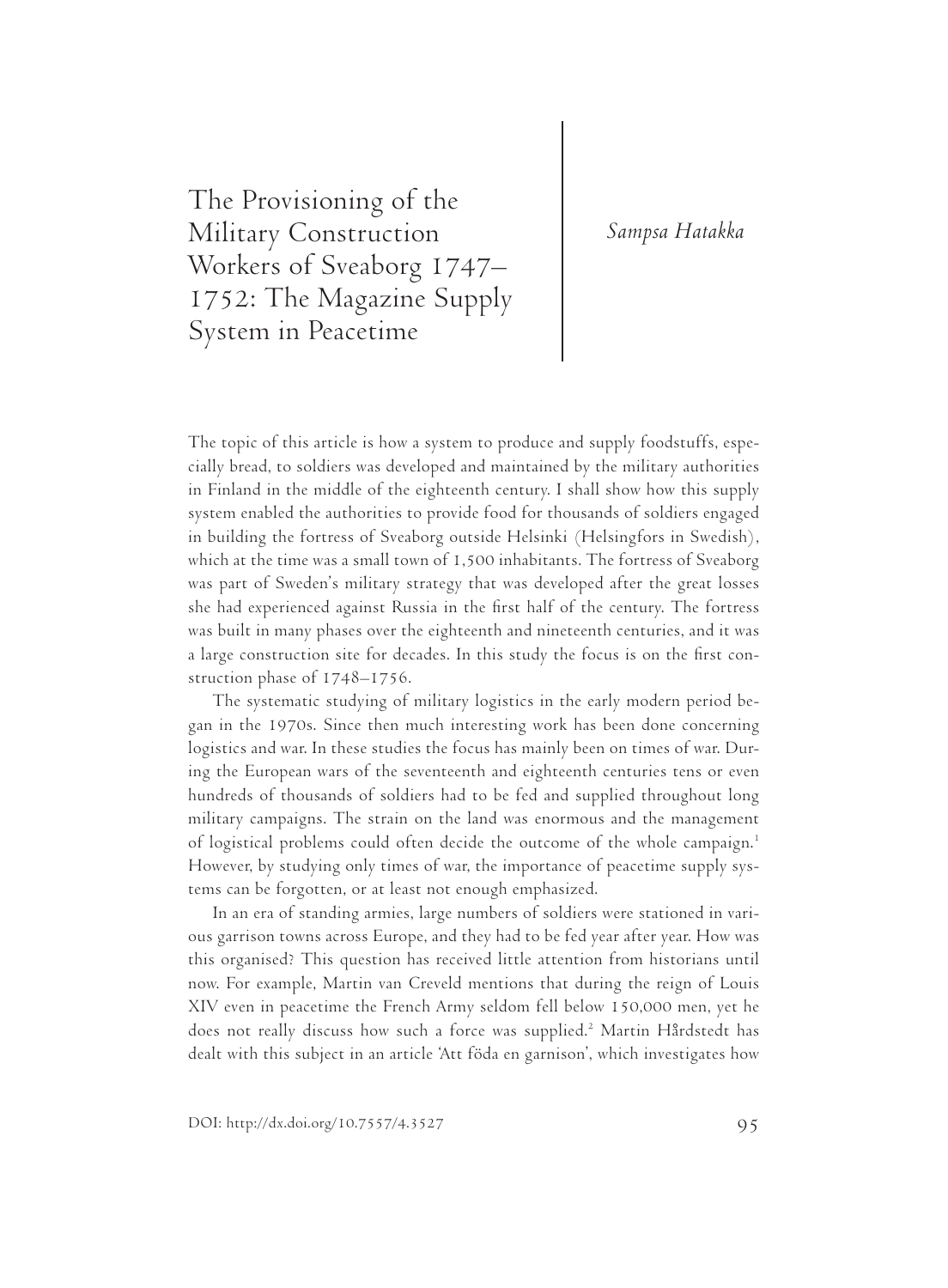#### *Sjuttonhundratal* | 2015

the Russian garrison of Åland was supplied in the beginning of the nineteenth century. He too has pointed out that peacetime demands are often forgotten, even though large-scale military activities also took place during peacetime.<sup>3</sup> In Sweden, a tenure system (*indelningsverket*), ensured the supplies required for most of the army in peacetime. Nevertheless even Sweden had some garrison troops. The tenure system will be discussed later in more detail.

Furthermore, the foundations for wartime military actions were often laid during peacetime. Although the supply organisation was much larger and more complex during a war than at other times, even then it was mostly based on the same preconditions: stores of food, mills, bakeries, means of transportation, and ways to procure goods. This was especially true in the case of a defensive war, when it was impossible to supply an army from enemy territory and the army had to rely solely on the resources of its own land. Living off the country and pillaging was not a real option in such a situation.

The aim of this article is to demonstrate – through a case study – how important a supply system could be in peacetime and how it could evolve even in a few years into a more complex and better organisation with long-term effects. The focus is in defining what soldiers needed for sustenance and analysing the means used to meet this need. To this end, the organisation of supplies is divided into different categories: procuring grain, manufacturing bread (grinding and baking), magazines and transportation.

Peacetime as a concept is problematic and needs some clarification. Wartime conditions did not necessarily begin or end with a declaration of war or peace. Hårdstedt has argued that it would be better to have a broader view of war and to see it as a process of gradual change in a sequence between peace, war and peace. It might even be preferable to use the concept of not-war (*icke-krig*) instead of peace.4 In this study the concept of wartime is used for practical reasons to describe a formal state of war and peacetime a formal state of peace. But the validity of these concepts in connection with the military supply system will be critically examined.

The subject of this study is the organisation of provisions for the military construction workers of the fortress of Sveaborg in the first construction phase 1747–1752. It was not uncommon to use soldiers as a workforce to build canals, fortresses and roads in pre-modern Europe.<sup>5</sup> The construction work of Sveaborg was, however, an exceptionally large project by Swedish standards. Every regiment in Finland was mobilised to build the fortress at one time or another, and during the most intensive years regiments from Sweden were also used.<sup>6</sup> Sveaborg's workforce was many times larger than the population of the nearby town of Hel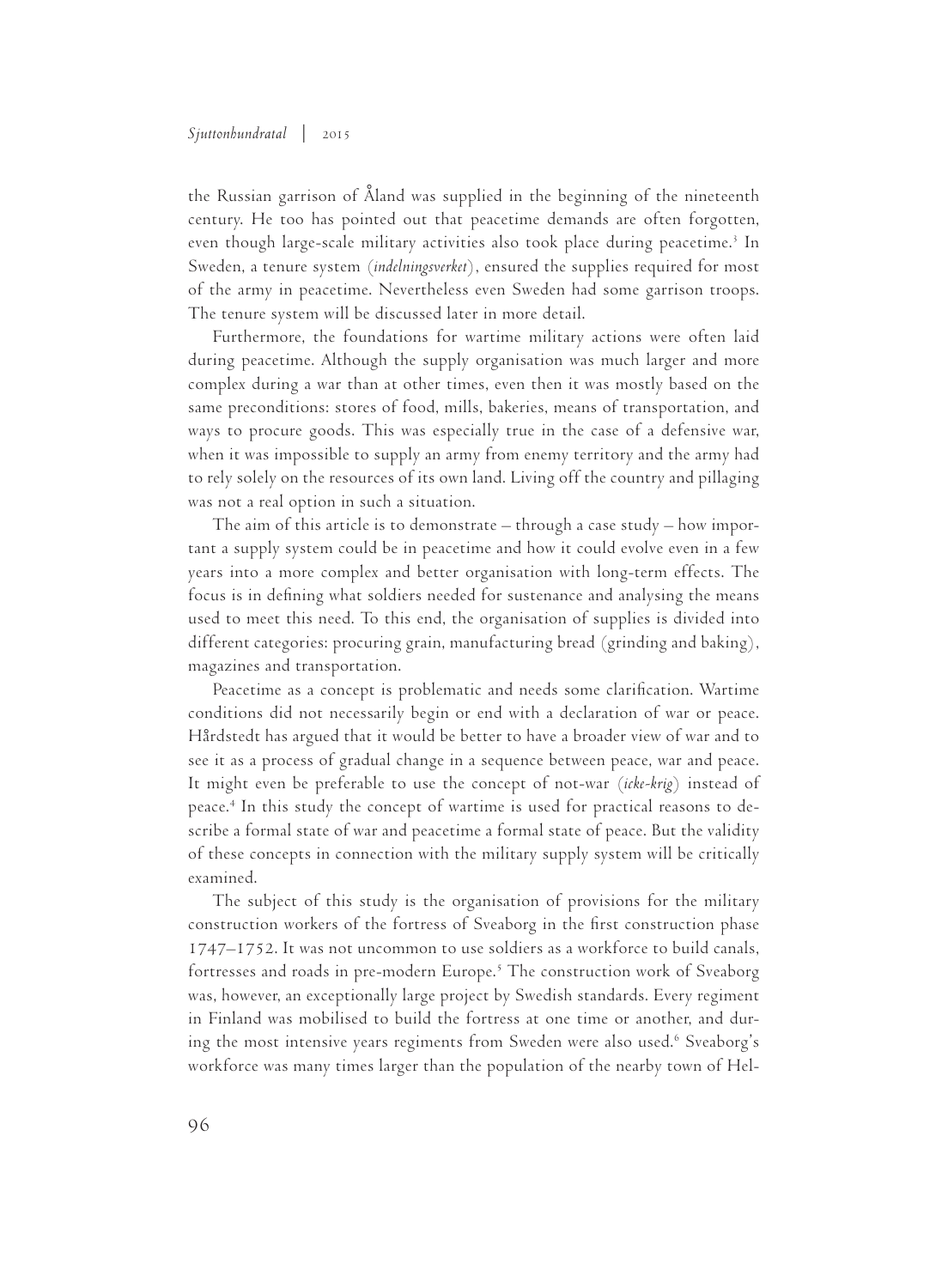sinki. As such, this construction work was challenging to support, and it offers a good opportunity to study the workings of the magazine system.

The time period of 1747–1752 makes it possible to study the magazine system as a whole, because it was during these years that Gustav Fredrik von Rosen, a general and Councillor of the Realm (*riksråd*) was Governor General of Finland. In reality his mission was to act as the commander in chief of the army in Finland, which meant that supply questions were also ultimately concentrated under his authority. Otherwise questions of supply would have been dispersed among individual governors and regimental chiefs. von Rosen was appointed Governor General in 1747 and held the office until it was abolished by the estates of the Diet (*riksdag*) of 1751–1752.

The main sources for this study are the letters from the Governor General to the King, or in other words to the aristocratic Council of the Realm (*riksrådet*), which at this time ruled in the name of the King. In addition, I have used letters addressed to the Governor of the Province of Uusimaa and Häme (Nylands och Tavastehus län), as well as minutes of the Town Council (magistrate) of Helsinki. No archives for von Rosen himself exist, so it is not possible to use letters that he received, except for some drafts of letters. Another problem with the source material is that only few accounts of the army magazine of Helsinki have survived to this day. The surviving accounts are not complete and are divided between two different archives: *Helsingfors fästnings arkiv* in the Military Archives (Krigsarkivet) and *Strödda militieräkenskaper efter 1630* in the National Archives, both in Stockholm. Only accounts for the years 1750 and 1751 are in adequate condition. In addition to these accounts, there are the accounts of the war commissariat for 1747 in the Military Archives. By combining the letters, the minutes and the surviving magazine records, one can reconstruct the supply organization reasonably well.

## *The Magazine System in Northern Europe*

The magazines were the core of the eighteenth-century supply system. Mostly grain, flour and bread were stored in the magazines, but also some meat, fish and butter. Bread was the most important provision for the soldiers.7 Historians have argued about the importance of magazines in the European seventeenth- and eighteenth-century army supply systems. Traditionally, military historians have thought that the supplying of armies was based on pillage and plunder until the middle of the seventeenth century. From that point on France and other central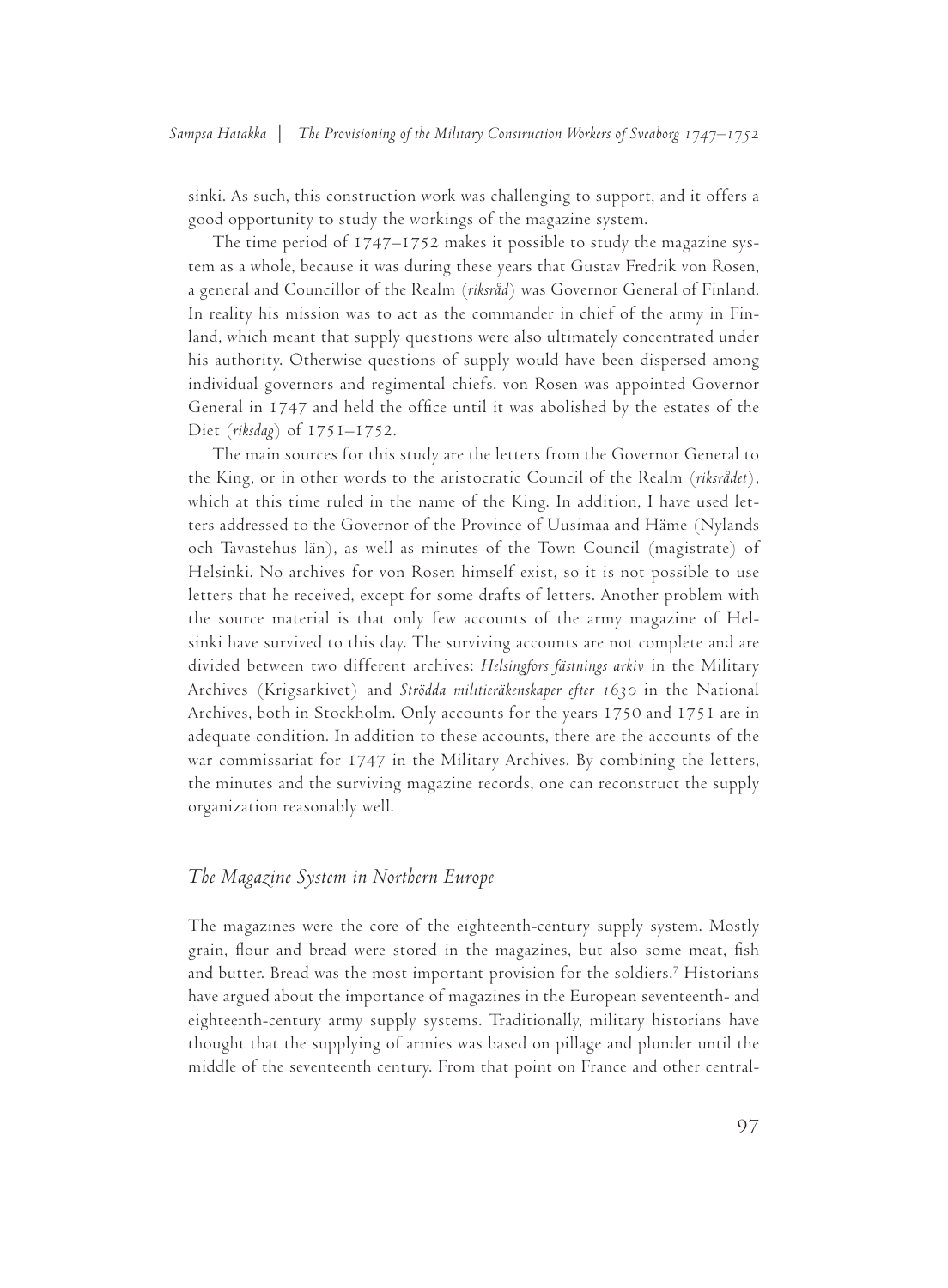ized states began to develop more regular supply organizations. Food and fodder were gathered in magazines in advance, from which they were then transported to the troops by wagons and river crafts. These 'umbilical cords' of supply bound armies until the late eighteenth century.8

This view has been criticized by Martin van Creveld, who has argued that throughout the seventeenth and eighteenth centuries armies continued to live off the country and had no need to rely on supply convoys and magazines. He has stated that it was primarily when sieges were undertaken that such convoys were needed. When an army was on the move, it could get what it required from the campaign area.9 John A. Lynn has opposed this view by pointing out that Creveld did not make a distinction between food for men and fodder for animals. Fodder had to be harvested locally because it was too cumbersome to transport. Bread, on the other hand, had to be supplied from magazines and army ovens. It was just not possible to find large quantities of bread for use during a campaign and on the move. It had to be manufactured beforehand and transported from the rear.<sup>10</sup> These arguments, however, have only concerned wars in Central Europe. In Northern Europe the importance of magazines was more prominent than in Central Europe.

During the eighteenth century Sweden suffered from a continuous shortage of grain, which was the realm's most important import. Unlike the part of the realm that is now modern Sweden, the Finnish part had a small surplus of grain during good harvest years, but if the crops failed most people were forced to resort to eating famine bread.11 Given this situation, it is not surprising that large armies had trouble finding sufficient food in Finland. When Russia occupied Finland in 1713–1721, most of the provisions for the occupation army had to be brought in from Russia.12 Sweden also encountered serious supply problems when transporting thousands of soldiers to Finland in preparation for war against Russia at the beginning of the 1740s.<sup>13</sup> Even in the Finnish War of 1808–1809 supply problems were still evident. Scarce local resources made a supply system based on magazines necessary.14

Magazines had long traditions in Sweden. The first magazines in Sweden were established in castles and towns during the Middle Ages. In the seventeenth century they had become a common means of supporting garrisons, although during wartime pillaging and contributions were still widely used to support armies.<sup>15</sup> The importance of magazines grew during the next century. When Swedish statesmen debated military policy in the eighteenth century, plans for sufficiently large grain stores were brought up time and again in these discussions.<sup>16</sup> Councillor of the Realm and General Axel Löwen was a particular advocate of a strong magazine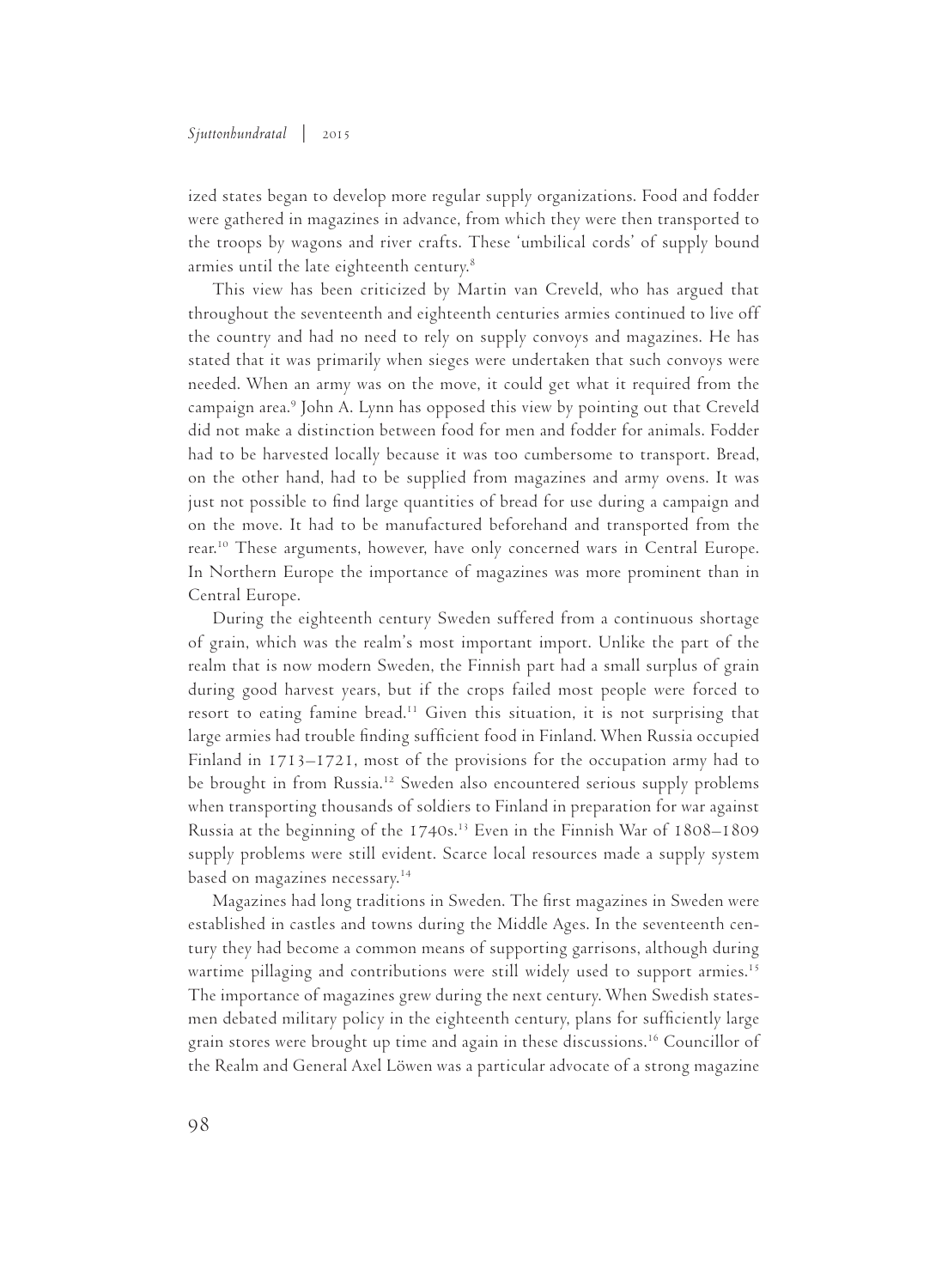system. In his detailed defence plan of 1738, he argued that there was a need to establish more magazines, mills and bakeries in Finland as well as building supply wagons specifically for the use of the army. He also pointed out that after a war had begun it would be too late to start laying in stores. People would flee into the forests and no proclamations could force them to supply the armies.17 Given that Löwen's ideas were not implemented before the disastrous Russo-Swedish war of 1741–1743, he could state after the war that he had been right to demand reforms in the supply organization.18

At the same Diet of 1746–1747 in which Löwen had criticized earlier policy, the Estates decided to build the fortress of Sveaborg. This large-scale construction work, begun in 1748, clearly reveals how important it was to have an efficient supply organization in a country with a severe climate and sparse population.

## *The Number of Soldiers and the Demand for Provisions*

The construction work of Sveaborg was preceded by a serious risk of war with Russia. War was considered to be so imminent that all the regiments in Finland were mobilized in July 1747. The army included nominally 6,342 infantrymen and 2,238 dragoons, or 8,580 men in total. These soldiers all belonged to the tenure regiments. Four hundred and eighty artillerymen were the only enlisted troops in Finland at that time.19 In the tenure system (*indelningsverket*) peasants maintained infantry and cavalry soldiers for the Crown instead of a system of conscription. A group of peasants provided a tenure soldier with a croft which included a small field, a cabbage patch and a meadow. In their fields soldiers themselves could grow some of the food they needed.<sup>20</sup> From the perspective of supply, this meant that the Crown had a standing army at its disposal without the need to supply it unless there was a war or a mobilization. However, when the army was mobilized, the burden of supplying the army passed to the Crown.

The risk of war began to decline in the autumn of 1747. Although most of the soldiers of the Finnish tenure regiments were ordered to return to their crofts in September, some of the soldiers stayed and began preparing for the following year's construction work.<sup>21</sup> Many of the soldiers came back next spring, but the workforce in the area of Helsinki-Sveaborg only rose to around 2,400 men in 1748 and 1749, because a lot of soldiers were needed for guard duty. Many were also sick and granted leave. In addition, many soldiers were needed in Degerby (later Lovisa), where another fortress, Svartholm, was being built farther to the east by the coast of the Gulf of Finland.22 The workforce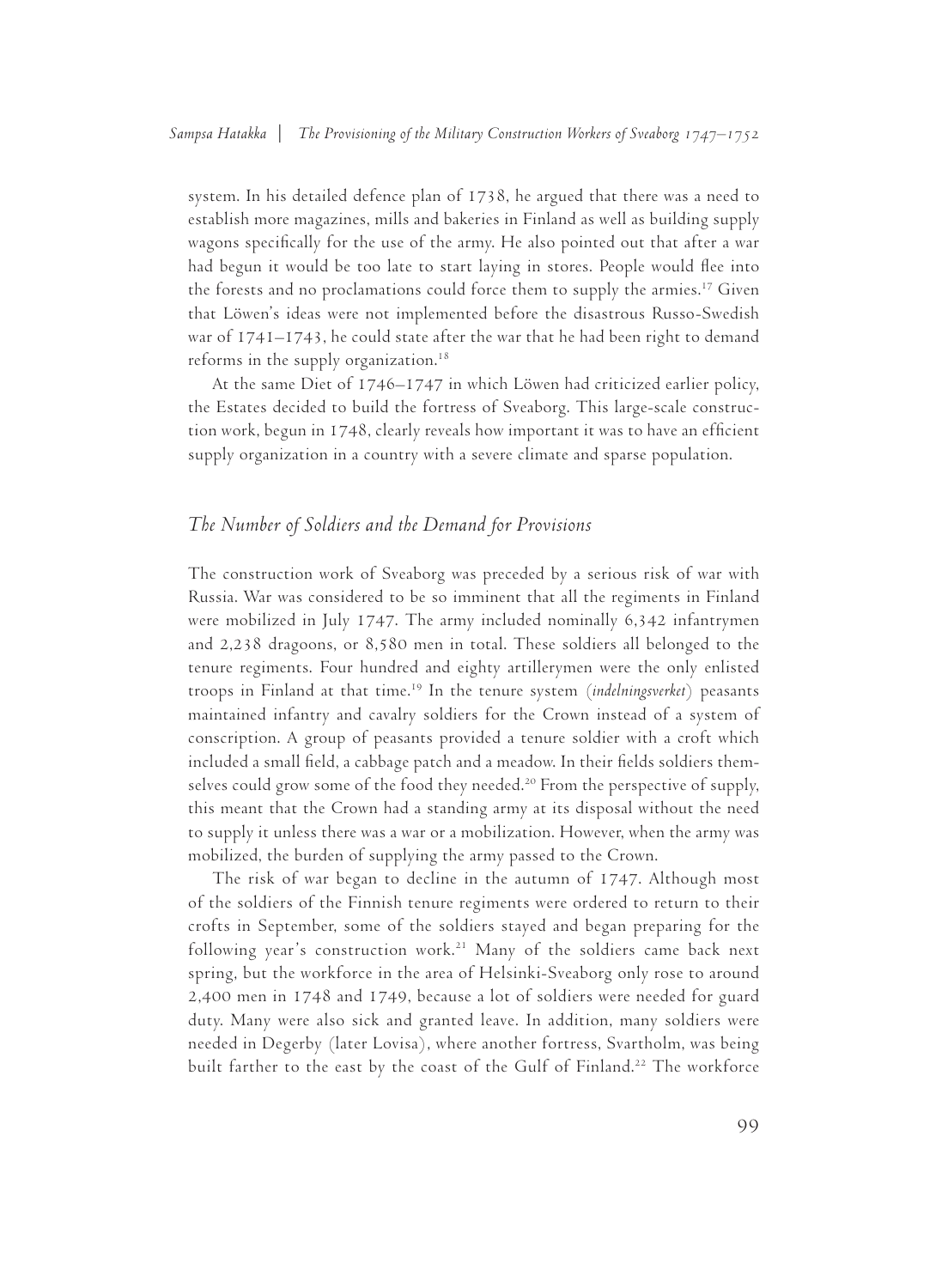in Helsinki was at its peak in 1750, when all the infantry and cavalry regiments were ordered in full strength to take part in the construction work. It has been estimated that there were over 6,000 soldiers employed that year, probably somewhat exaggerated.<sup>23</sup>

It was not self-evident that soldiers would get food from the Crown as payment for their work instead of being paid in cash, but in the prevailing conditions it was vital. Food prices would have been too high for the soldiers to buy what they needed, and besides this there was practically only grain to be had. In 1748 there was only one baker in Helsinki and the Town Council did not want to allow more bakers to work in the town because the construction work was considered to be only temporary. One baker was enough for the town's regular population of approximately 1,500 people. In addition, the only grocer in Helsinki gave up his work in November 1747, just before the construction work began, because he could not get enough food to sell. In such conditions it was impossible for the burghers in Helsinki to secure enough bread for the soldiers. If the soldiers had bought grain, they would have needed to grind it and bake it into bread themselves. There were only a few places where this was possible and it would have hampered and delayed the construction work. Because of this, Governor General von Rosen decided it best to pay part of the soldiers' salary in bread from the Crown's magazines.<sup>24</sup>

Basically, this was the same situation as in Central Europe during and after the Thirty Years' War. When too many soldiers were concentrated in too small an area, there was not enough food to buy even if the men had money. In the seventeenth century this had compelled the soldiers to pillage. Later it was one of the reasons why more elaborate supply systems were established to secure a direct supply of food for the soldiers by state agents or private contractors.<sup>25</sup>

The supplying of bread was based on the supply regulation of 1730 (*kongl. förplägnings ordning*). The daily ration of bread was 567 grams (1 1/3 marker) and its value was considered to be 1 1/3 öre in silver, which was deducted directly from a soldier's pay. On normal working days a soldier's salary was 6 öre, so this left 4 2/3 öre per soldier to be used at his own discretion.26 In practice this meant that the soldiers, for example, in 1749 (up to July) got altogether 145,622 kg  $(17,132 \text{ lispund}^{27})$  of bread from the magazine in Helsinki.<sup>28</sup> When the workforce rose, the burden of supply rose accordingly. In the peak year of 1750 the Finnish regiments working in Helsinki-Sveaborg needed 325,108 kg (38,248 lispund) of bread.<sup>29</sup> This made around 573,600 rations and was enough to feed 4,780 men for four months. Producing such a large amount of bread required around 557,000 litres  $(3,800 \text{ barrels}^{30})$  of grain.<sup>31</sup>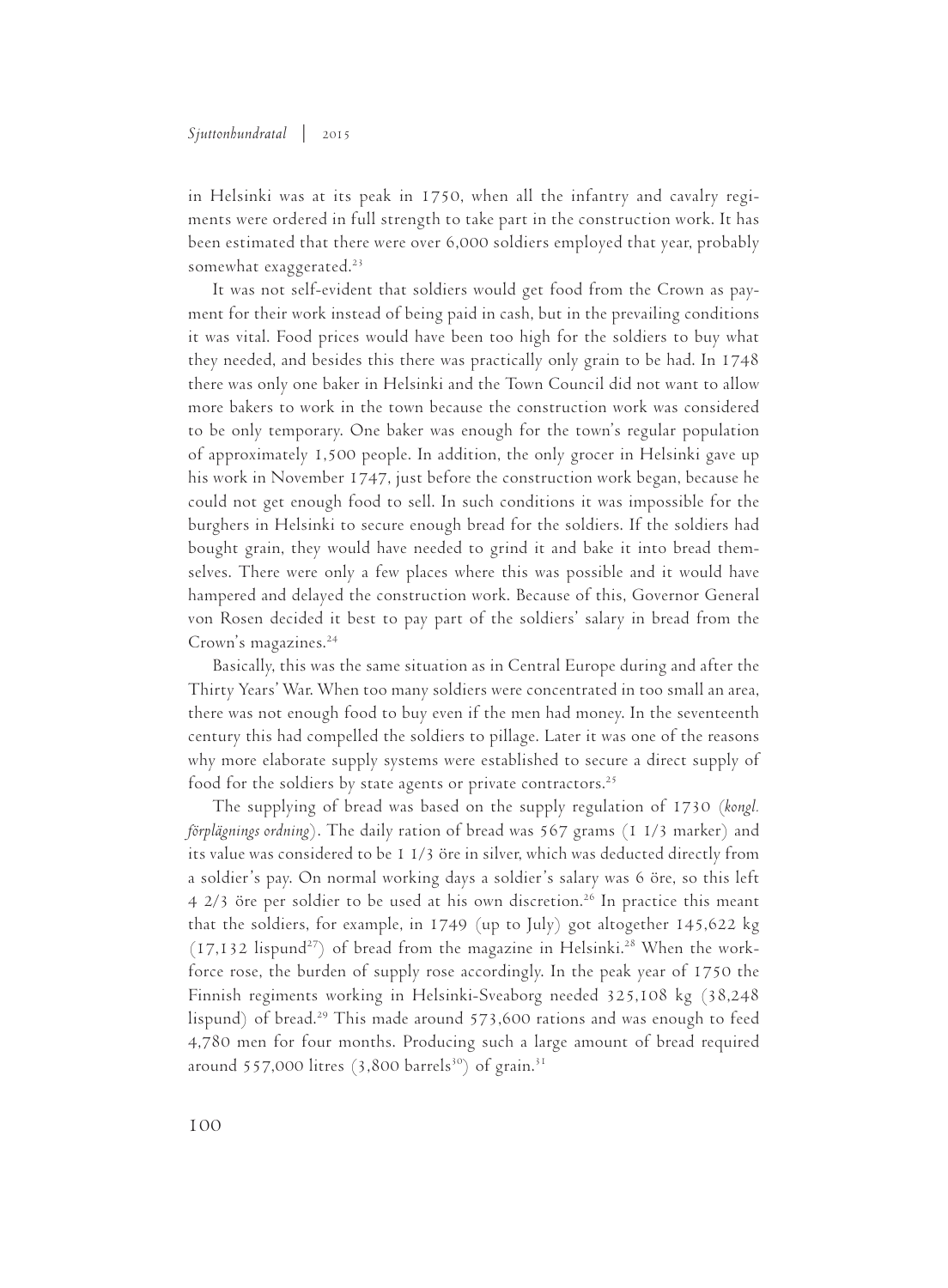When the Swedish regiments arrived to work with the construction of the fortress in 1751, more bread was needed than before. Soldiers of the Finnish tenure regiments returned to their crofts in the autumn, and the Crown did not have to take care of these troops until the next construction period (from spring to autumn). Soldiers of the Swedish tenure regiments, on the other hand, whose crofts were in Sweden, spent the winter in Finland. This meant that the Crown had to arrange for the provisioning of these soldiers during the winter months.<sup>32</sup> Finnish and Swedish regiments were given 370,863 kg (43,631 lispund) of bread from the main magazine in Helsinki in 1751.<sup>33</sup> In addition, during the winter Swedish regiments got provisions from the subsidiary magazines.<sup>34</sup>

Initially, the intent was to provide the soldiers with only their basic daily ration of bread. The soldiers were then expected to buy more foodstuffs themselves. This did not work as planned. Especially in 1748, the first year of construction, there was a continuous shortage of foodstuffs in Helsinki and prices were high. Finally, the Governor General had to accept that the burghers simply could not provide the soldiers with food because there was not enough food available for them to sell. To secure the livelihood of the soldiers, the Crown had to provide them with other foodstuffs from the magazine in addition to bread.<sup>35</sup> This practice continued in the years that followed. In 1750 the magazine of Helsinki provided the regiments with peas, flour, hulled barley (*gryn*), meat and butter.<sup>36</sup> It should be noted that the soldiers did not get any beer and only a small amount of spirits from the Crown magazine, although beer in particular was a significant part of the diet of early modern armies.<sup>37</sup> In this article I mainly concentrate on bread, because it was the most important item of these soldiers' provisions.

Given that the Crown provided tons of bread for the soldiers, one can safely conclude that careful preparations were needed before each construction period. When the work began, most of the bread was already supposed to be in the magazine. In the following sections I will concentrate on the methods used to achieve this. First, however, the preconditions of supply of the army in southern Finland need to be considered.

# *Supplying an Army in Southern Finland*

Finland, situated as it was in the northernmost part of Europe did not have a climate favourable for agriculture. It was part of the boreal climatic zone, which was the northernmost area where agriculture was possible. Even in this zone only the southern and middle parts of the country were suitable for large-scale agriculture.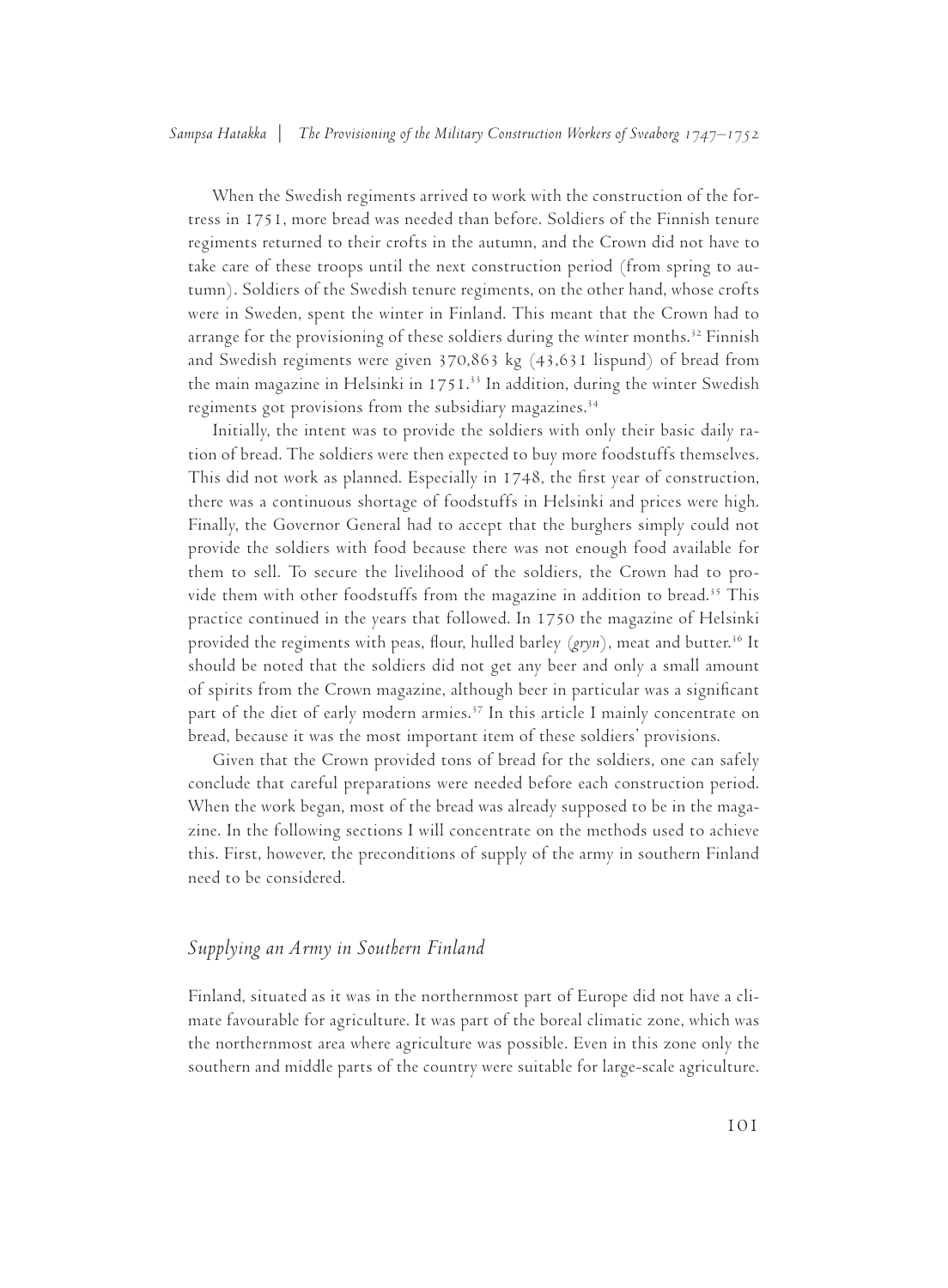#### *Sjuttonhundratal* | 2015

The climate was still somewhat colder than on an average up to the year 1760 in the wake of the so-called Little Ice Age. $38$ 

The construction site of Sveaborg was in the province of Uusimaa and Häme (Nylands och Tavastehus län). The province stretched along most of the coast of the Gulf of Finland and reached back inland to the town of Hämeenlinna (Tavastehus). Although it was one of the more populous areas of the country, it still had only 110,141 inhabitants in 1754, which constituted about 5 % of the total population of the Swedish realm.<sup>39</sup> Towns were small and the population living in them numbered only a few thousands.<sup>40</sup>

The main cereals in cultivation were rye and barley. In the middle of the eighteenth century, the slash and burn technique was still widely used even in the south, and it has been estimated that 50 % of the rye crop in the region was obtained in this way. By using the slash and burn technique, crop yields were much higher than those produced in normal field cultivation, but the downside was that it required a lot of forests to be burned and a sparse population.<sup>41</sup> There are no comprehensive figures for crop yields in southern Finland in the eighteenth century, but in the 1830s rye crop yields were 1:6.2 (seed–yield ratio) in Uusimaa (*Nyland*) and 1:5.89 in Häme (Tavastland). Taking into account the relatively low density of sowing found in field cultivation at the time, it can be concluded that rye harvests in Uusimaa (14.28 hectolitre/hectare) and Häme (13.78 hectolitre/hectare) were mediocre in comparison with Finland as a whole. Crop yields for barley were 1:4.93 in Uusimaa and 1:4.38 in Häme.<sup>42</sup> Jan Lindegren has established that it was risky and difficult to wage large-scale war in an area with a crop yield below 1:4.43 Even though yields were probably somewhat lower in the eighteenth century than in the beginning of the nineteenth century, it can be assumed that the province of Uusimaa and Häme was, at first sight, an area that could sustain an army.

However, this only holds true when there were good harvests. As the governor of the province Gyllenborg informed the Diet of 1746–1747, harvests often failed in Uusimaa because of cold, wet weather and hail showers.<sup>44</sup> At the beginning of the construction work there were bad harvests in 1746 and 1747, which caused a shortage of grain and a rise in prices.<sup>45</sup> In addition, though there was a surplus of grain in the province as a whole, Helsinki itself was not a centre of the grain trade. In fact, in 1748 Gyllenborg stated to von Rosen that generally the town acquired an amount of grain that was only just above the level required by its own inhabitants. The Crown could not buy enough grain from there.<sup>46</sup>

Considering these prevailing conditions it can be determined that the area around Helsinki was not in the late 1740s or early 1750s sufficient to feed the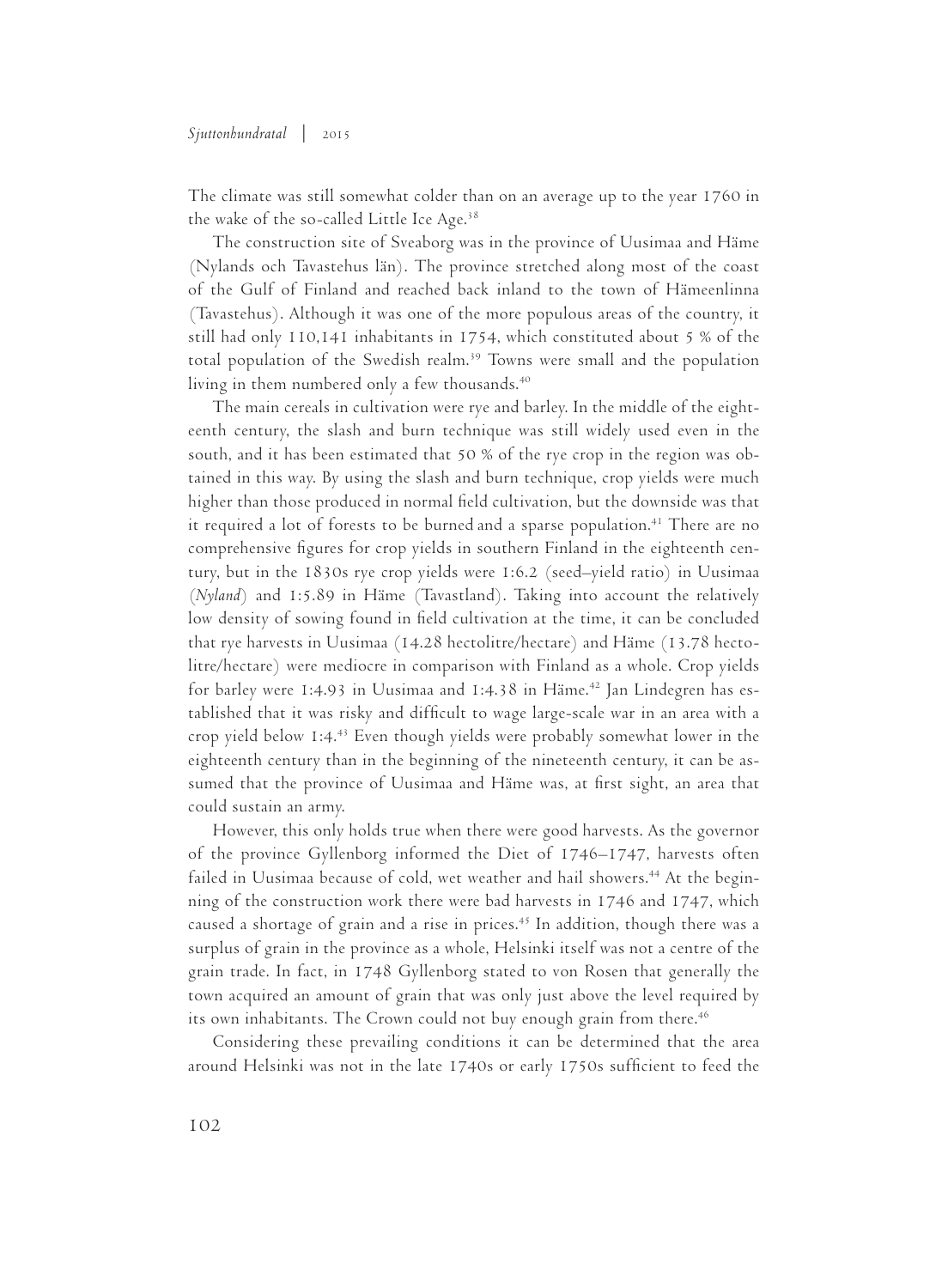whole workforce on its own. The Crown also had to bring grain and bread in from elsewhere for the construction workforce.

#### *Procuring Grain*

The Crown had two ways at its disposal to procure grain. The first was to collect some of the taxes in kind instead of in cash. Although it was advantageous for the Crown to avoid intermediaries such as merchants the amount of grain collected in this way was modest. Tax collected in grain from Finland amounted altogether to only 804,687 litres (5,489 barrels). Most of the grain was from Ostrobothnia, which, given its remoteness, made the exploitation of this source of grain less beneficial than one might have wished because of the difficulties involved in transporting it to Helsinki.<sup>47</sup> The grain collected in lieu of cash was therefore not sufficient to supply the construction workers of Sveaborg. At best it could be used to supplement other grain.

The second way for the Crown to procure grain was to buy it either directly from peasants or from merchants. The latter approach was more common. The purchasing of grain began even before the construction work started because of the risk of war in 1747. The Council of the Realm decided to order acting Governor General Stiernstedt to buy 2.2 million litres (15,000 barrels) of grain from the towns of southern Finland.<sup>48</sup> Regardless of the bad harvest, the stated goal was almost achieved in June 1747. Nearly all the grain came from Porvoo (Borgå), Degerby and Turku (Åbo). The merchants of Helsinki could sell only 175,920 litres (1,200 barrels) of grain.<sup>49</sup> Buying this grain would not have been possible without the strict regulation of trade in Finland. The Crown ordered a ban on the export of grain, which forced merchants to sell their grain to the Crown.<sup>50</sup> Normal trade was possible only after the Crown had obtained what it needed. This strict control of trade was similar to that used in wartime.<sup>51</sup>

The following year the Council tried to procure enough grain by ordering merchants to offer their goods to the Crown first. Only after the Crown had bought what it wanted could merchants freely sell their goods.<sup>52</sup> However, because the prices demanded by the merchants were too high, Governor General von Rosen issued another ban on exports.<sup>53</sup> The ban on exports was also needed the next year (1749) to force the merchants to sell their goods to the Crown at prices deemed acceptable by the crown.54

The export bans made it possible for the Crown to buy 1.14 million litres (7,794 barrels) of grain and flour in 1748 and 1.67 million litres (11,375 bar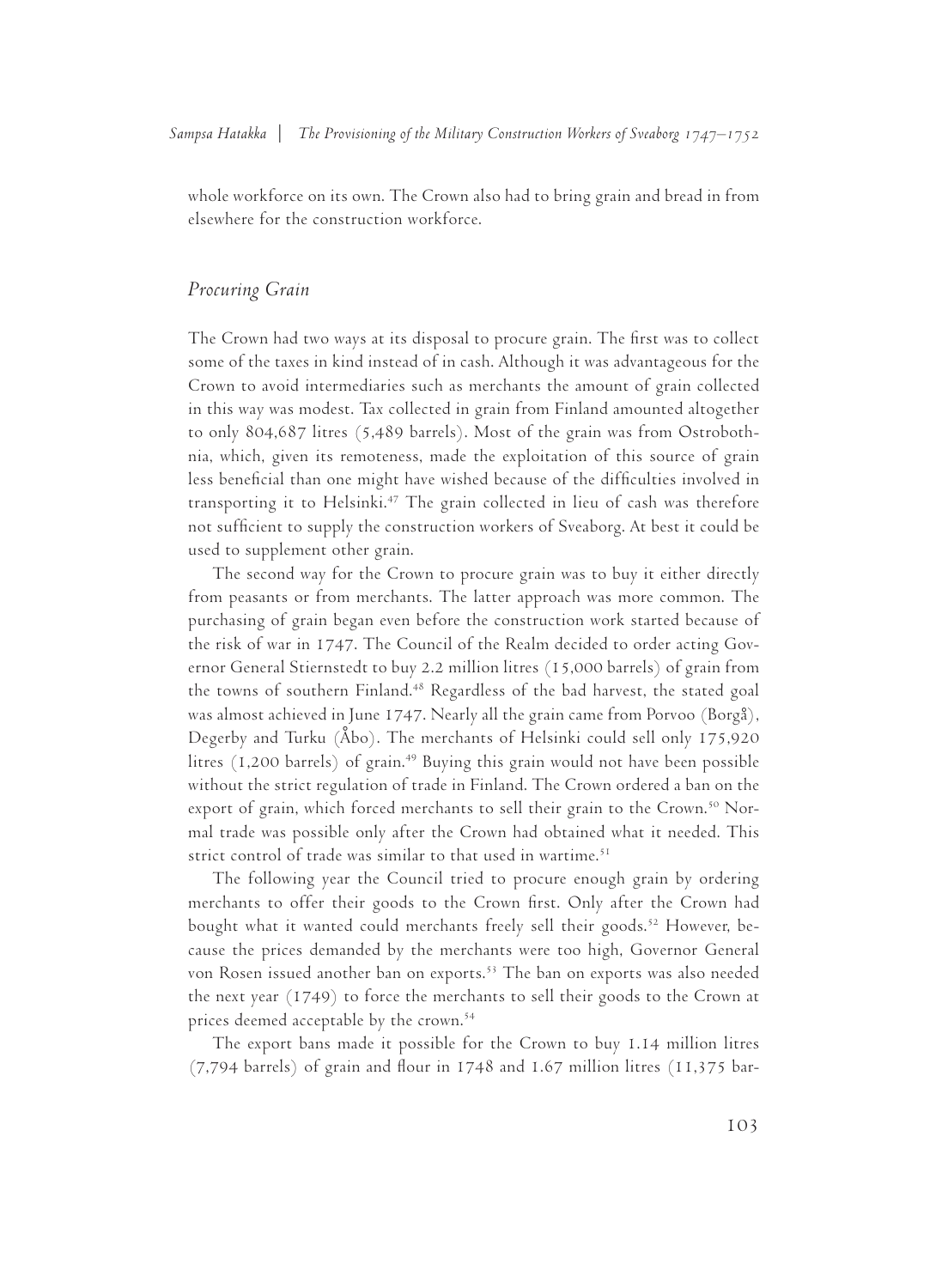rels) in 1749. Some grain was also obtained through taxes. Together this was enough to support the construction work during these years.<sup>55</sup> Up until 1749 grain was mostly obtained from various areas and towns in Finland. Because Finland produced more grain than it needed, it was possible, through coercion if necessary, to harness this surplus to the service of the Crown. Thereafter however, in 1750 and 1751, grain and other foodstuffs for the construction workers were mostly transported from Sweden. The arrival of Swedish regiments and the increased burden of supplying these extra troops was the main but not the only reason for this. Grain did not play as great a role as before. Instead, the ships arriving from Sweden brought mostly flour and bread.<sup>56</sup>

# *Grinding and Baking*

As Lynn and Perjes have pointed out, grain left unprocessed was as such of little use to the soldiers. It had to be ground into flour and baked into bread before it could be used by an army.<sup>57</sup> The Crown did not, at first, bake bread itself. Grain was distributed from the magazine to burghers and peasants. They had to grind it and bake it into bread, which they were then supposed to deliver back to the magazine.58 This was an old practice that had been used in Sweden even before the Great Northern War.<sup>59</sup> This type of baking was not, however, the most efficient way of getting bread. Baking was not optional; it was a duty towards the Crown. The burghers of Helsinki were clearly unwilling to carry out this imposed task.<sup>60</sup> The opposition of the burghers was undoubtedly the reason why the Crown began to repair its old bakeries and build new ones. There were two crown bakeries in Helsinki. One of them was repaired and the other rebuilt, so that by the end of the year  $1747$  both were in operation.<sup>61</sup>

These crown bakeries needed professional bakers who knew how to make dried rye bread called *succariebröd*. The bread had to be dry enough and cut into the small-sized cubes. Dried bread was preferred because it could be preserved better than other kinds of bread. Stiernstedt also claimed that, according to the soldiers, it tasted better. Because there were no available bakers to be had in Finland, the Council had to send a couple of journeyman bakers from Stockholm to Helsinki.62 Baking was supervised by journeyman bakers, but the actual work was done by the soldiers.<sup>63</sup>

The above mentioned features of grinding and baking occurred because of the risk of war in 1747, right before the construction work of Sveaborg began. When the decision was made to supply the soldiers with bread, it meant that the demand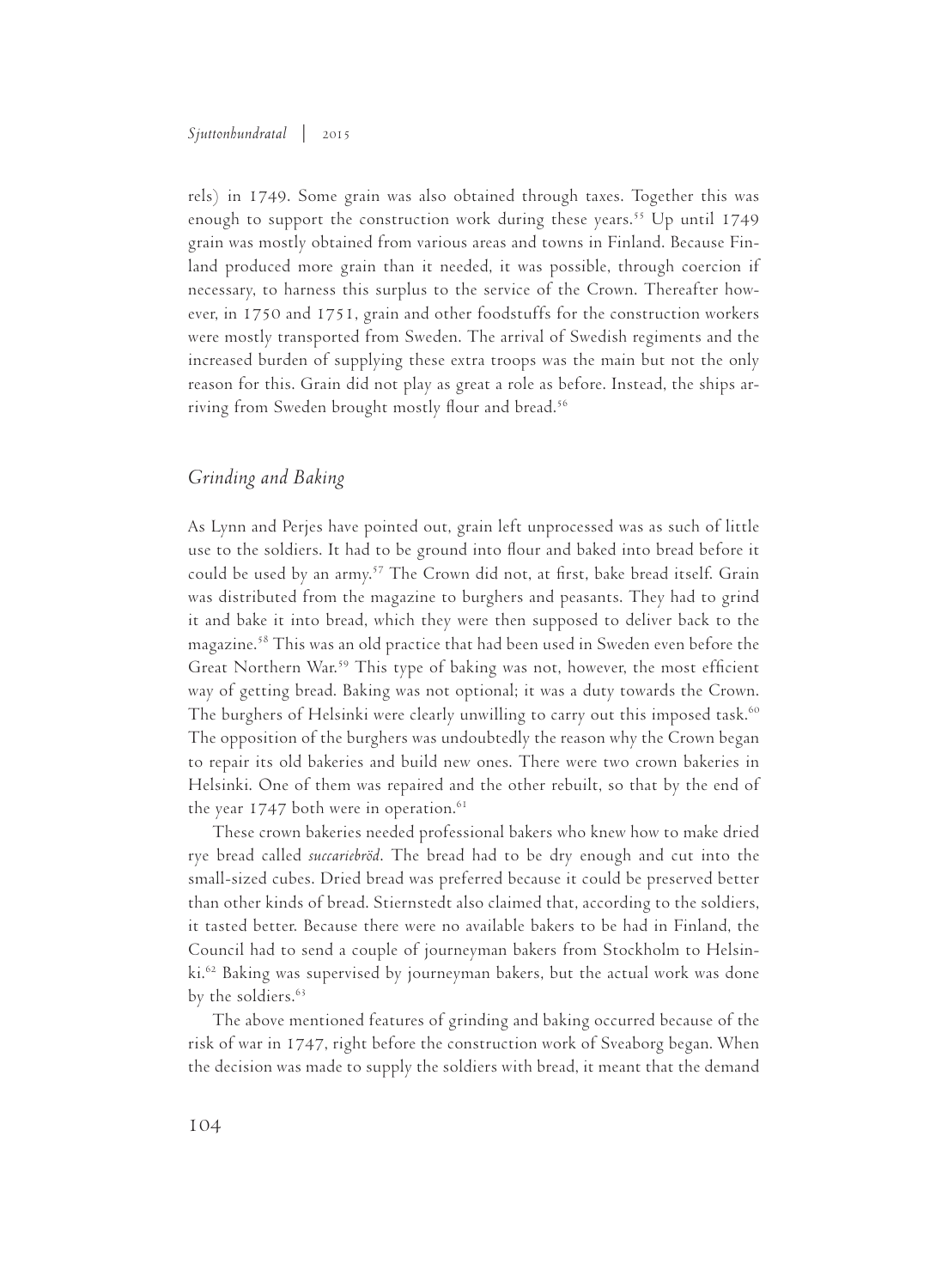for bread would be high as long as the construction work lasted. The crown bakeries in Helsinki could not produce enough bread for all the soldiers, which was the reason why grain was still distributed to the peasants for grinding and baking.<sup>64</sup> When von Rosen reported to the Diet of 1751–1752 about the contents of the magazines, he informed them that the peasants had 231,787 kg (27,269 lispund) of bread that was to be delivered to the Crown.<sup>65</sup> Compared to the mobilization of 1747, the difference was that the baking was now mostly done in the countryside instead of in the towns.

Decentralizing the grinding and baking of this bread was not without its problems. It was difficult for the peasants to be able to fulfil their grinding and baking responsibilities on time. A Crown official of Porvoo district told the governor of the province in February 1748 that there were 293,200 litres (2,000 barrels) of grain waiting to be baked, which was a nearly impossible task for the local peasants because they had neither the required draft animals nor the people to manage the transportation of the grain to the mills, nor indeed for the grinding and baking itself. Each peasant was required to take two barrels (293 litres) of grain to the mills to be ground and baked.<sup>66</sup>

The Crown tried to keep the bakeries continually in operation, but the limited amount of firewood available hindered this. In 1748 the bakeries ran completely out of firewood because of problems with acquisition. In the following year, sufficient firewood was acquired from some woods owned by the Crown, but because of transportation issues it was still hard to get it to the bakeries.<sup>67</sup>

Similarly with baking, the Crown had to develop its own production to make sure that the grinding of grain would keep pace with demand. Governor General von Rosen told the Governor of the Province of Uusimaa and Häme to find out if the Crown could use one of the two watermills in Gammelstad to grind its rye and barley<sup>68</sup> (see the map on the page  $77$ ). The response was affirmative and the Crown made an agreement with the owners of one of the mills.<sup>69</sup> The Crown did not have its own mill until the so-called 'Thunberg's windmill' was built in Sveaborg in 1749. The windmill was primarily meant to saw planks, but it could also grind grain.70

By combining the efforts of the burghers and peasants while at the same time developing its own mills and bakeries, the Crown was able to produce enough bread for the first construction years. With the arrival of the Swedish regiments, large amounts of flour, dried bread and hulled barley were transported from Sweden. For example in 1751 altogether 244,817 kg (28,802 lispund) of flour, 771,350 kg (90,747 lispund) of dried bread and 540,954 litres (3,690 barrels) of hulled barley was shipped from the magazines of Stockholm, Gothenburg and Norrköping.71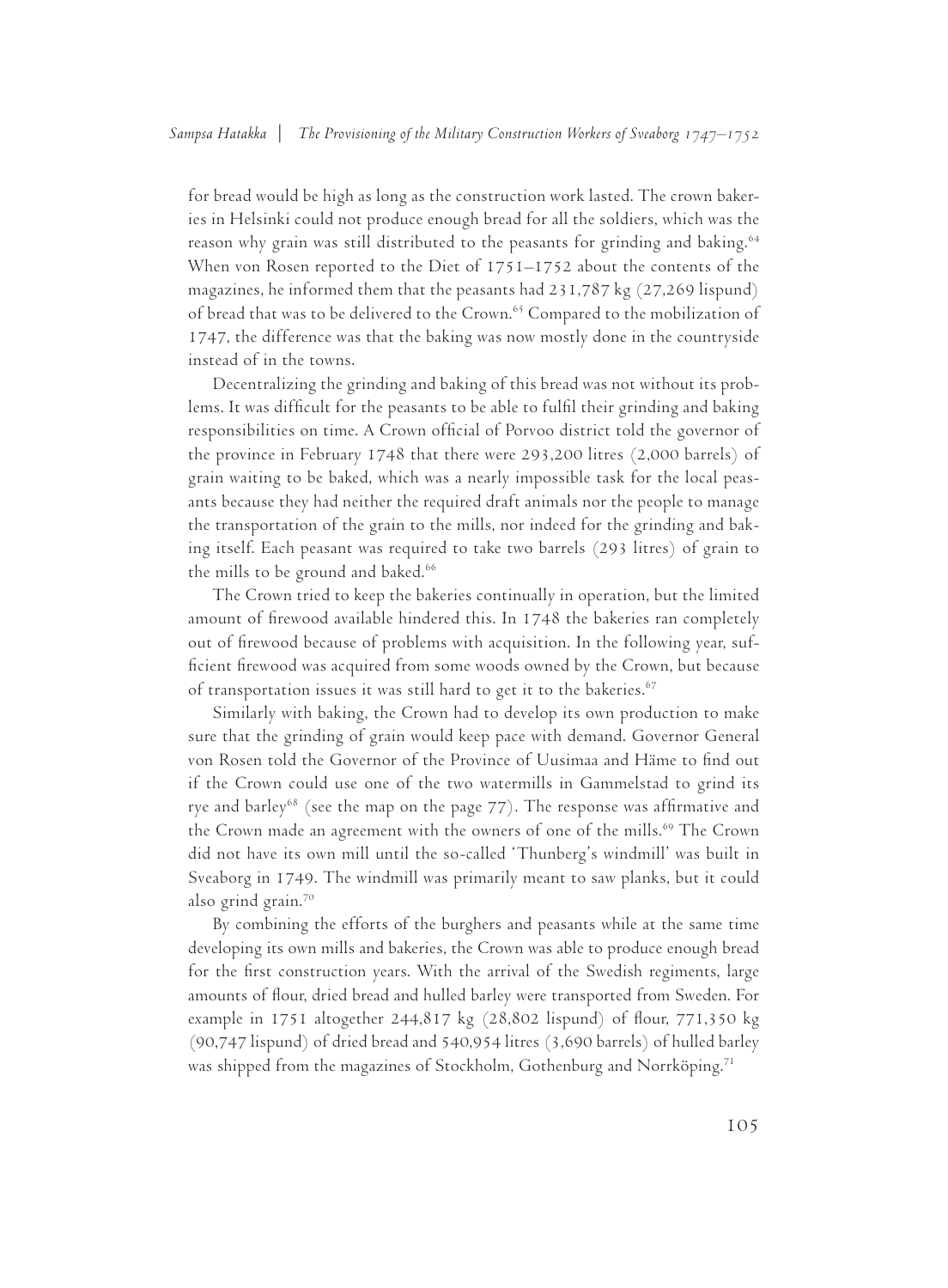## *Magazines*

There were only a few real magazine buildings in southern Finland in 1747. In Helsinki grain and foodstuffs were stored in a simple wooden building.<sup>72</sup> Apparently this building was not regarded very highly, because when Colonel Hans Henrik von Liewen reported to the Council in September, he stated that there was not a single storehouse in Helsinki. Stores were distributed in thirty different locations, which caused problems with guard duty.<sup>73</sup>

Lack of storage space in Helsinki became increasingly evident, when construction work began in 1748, and tons of grain, flour and bread had to be gathered on the site.74 Moreover the existing rooms were in bad condition. The old storehouse, which was situated just outside town in a place called Tullhällen (the northern part of Skatudden, Katajanokka), was utterly rotten. It was therefore necessary to build a new storehouse.75 In the course of the construction work additional storehouses were also built on Skatudden (see the map on the page 77). By the 1750s there were already four storehouses: three in Tullhällen and the biggest one on the tiny adjoining island of Lökholm. This island is also referred to as 'Magazine Island' (Magasineholmen) on a 1770s map of Helsingfors.76 In addition to Skatudden, there was storage space inside the fortress of Sveaborg. Because the fortress did not have enough appropriate buildings to store food, supplies had to be stored in many temporary places.<sup>77</sup>

These different storehouses as a whole constituted the magazine of Helsinki, one of the main magazines in Finland. The amount of grain and foodstuffs grew considerably during the construction work, which can be seen in Table 1. As the table shows, the amount of dry bread, salted meat and butter had multiplied many times over.

When the Swedish regiments arrived to help with the construction work of the fortress in 1751, the main magazine could no longer support the troops satisfactorily. Because the regiments were scattered across the Finnish countryside over winter, transporting food from the main magazine would have been burdensome. To resolve these difficulties von Rosen established three subsidiary magazines, which were situated in the parishes of Espoo (Esbo) and Sipoo (Sibbo) and in the town of Porvoo (Borgå). These subsidiary magazines were replenished from the main magazines by sea and the supplies were only then transported by land. This arrangement made it possible to avoid difficult long distance land transport.78

When the stores of food and number of magazines increased, it also meant that the amount of work associated with them grew. von Rosen complained to the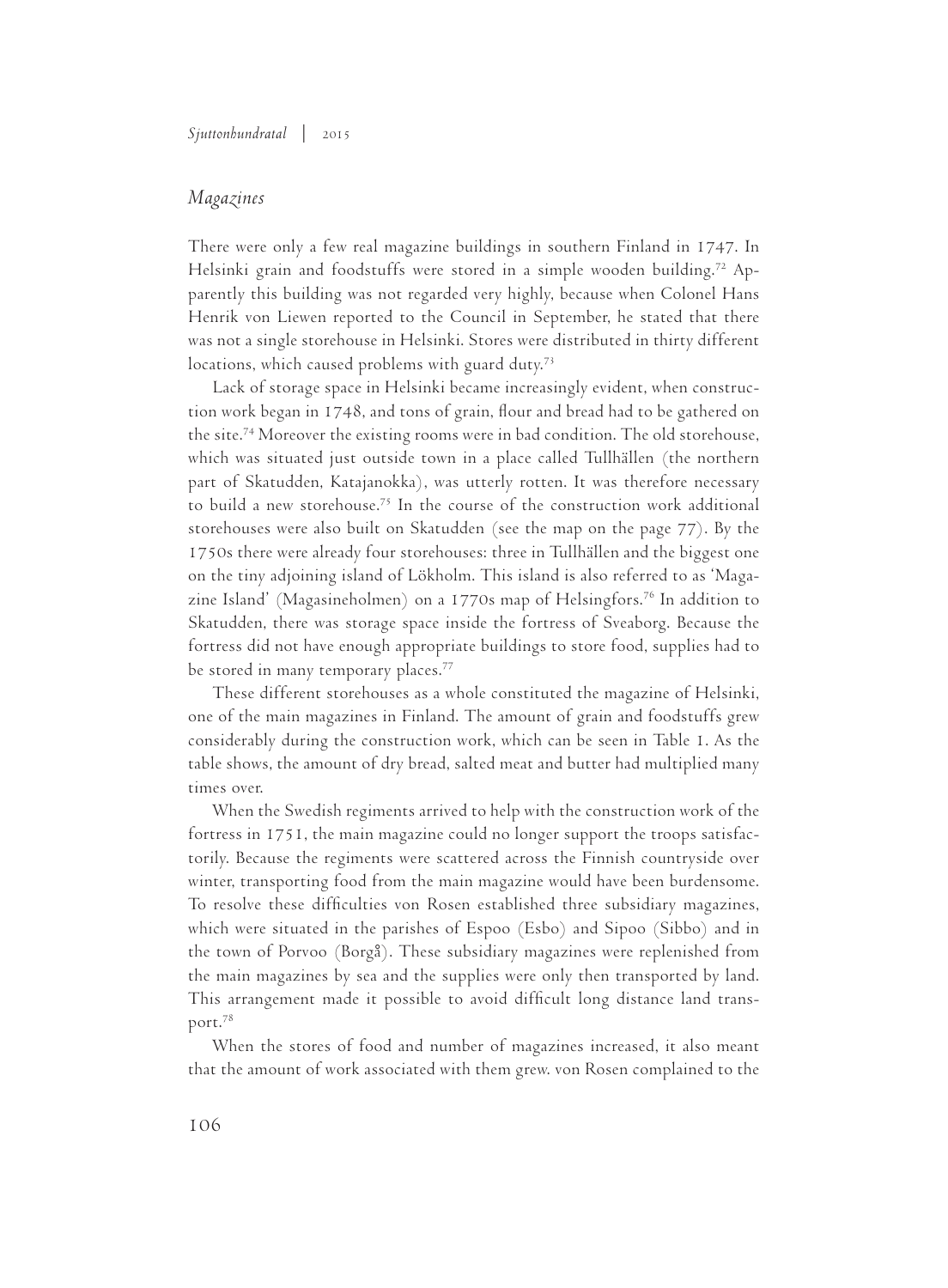*Sampsa Hatakka* | *The Provisioning of the Military Construction Workers of Sveaborg 1747–1752*

| Grain and foodstuffs    | 1748           | I75I     |
|-------------------------|----------------|----------|
| Rye (barrels)           | 1,176          | 3,360    |
| Barley (barrels)        | 436            | 1,192    |
| Hulled barley (barrels) | $\overline{2}$ | 2,622    |
| Rye flour (kg)          | 1649           | $\Omega$ |
| Dry bread (kg)          | 46,988         | 916,708  |
| Dried meat (kg)         | 459            | 1,360    |
| Salted meat (kg)        | 145            | 231,429  |
| Butter (kg)             | 740            | 27,064   |

*Table 1. Rye, barley, flour, hulled barley, meat and butter in the storage magazine of Helsinki in January 1748 and October 1751.* 

Sources: year 1748: G IV b 2 1747 (p. 445), Finska generalkrigskommissariatet: Diverse, Krigskollegium: Intendentsdepartementet, Krigsarkivet, Stockholm; year 1751: Generalguvernörens i Finland riksdagsrelation, Defensionsdeputationen, Riksdagen 1751–1752, Frihetstidens utskottshandlingar, Riksarkivet, Stockholm.

Council in 1749 that Provision Master (*proviantmästare*) Mathias Weckström did not have time to attend to all his duties because the job of provisioning the workers had become increasingly laborious. At that time Weckström had only one servant to help him manage the affairs of the magazine of Helsinki. To ease his work von Rosen suggested to the Council that an additional scribe be appointed to help him. Although this was initially thought too expensive considering the state of the Crown's finances, it was later approved. During the Diet of 1751–1752 von Rosen suggested that Weckström should have another scribe to help him because there were magazines in three different places and because, with the Swedish regiments, he had to supply soldiers of 15 different regiments altogether. In addition to the main magazine's personnel there was one scribe in each of the three subsidiary magazines.79 Supervising the magazines had also become burdensome. Referring to his other tasks, von Rosen passed the administration of the Finnish magazines over to Colonel Qveckfeldt in July 1751 and later to Lieutenant Colonel Peter von Törne.<sup>80</sup>

### *Transportation*

Logistical challenges were a constant problem in the provisioning of the soldiers. This has already been demonstrated in the previous sections in connection with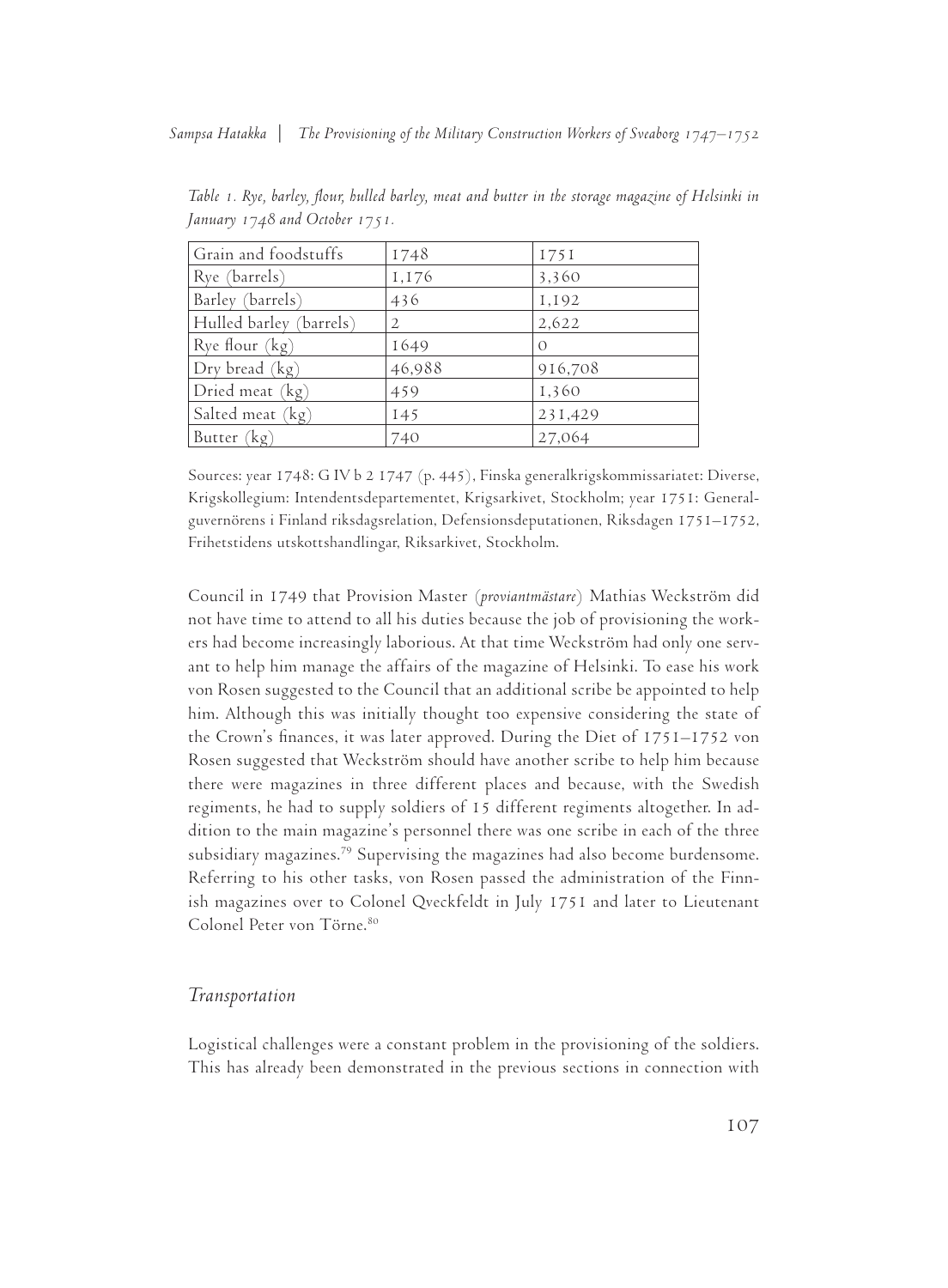baking and magazines. Peasants were responsible for land transportation. Because the peasants were also required to transport a lot of building materials to the construction sites, carrying grain, flour and bread from one place to another burdened the peasants considerably. To ease their burdens von Rosen tried to avoid unnecessary transports. Establishing side magazines was one of the measures used to achieve this. In addition, instead of delivering grain in lieu of taxes and then taking it back home to grind it into flour and bake it into bread, von Rosen ordered them to bake it first and then deliver the bread to the magazine. $81$ 

The main problem with the transporting of goods was that land transport was generally inefficient except during the winter months when goods could be transported on sleighs. Governor Gyllenborg estimated that one horse could carry 3 barrels of rye and 3  $\frac{1}{2}$  barrels of barley.<sup>82</sup> Communications between the coastal area and inland were poor. Helsinki, in particular had some notable disadvantages. The nearby river Vantaa could not be used to transport goods because there were too many rapids. In addition, the road inland towards Hämeenlinna was not in a good condition. In 1729 king Fredrik I even complained to the Governor of Uusimaa and Häme that it was completely run down and unfit for travel.<sup>83</sup>

Because of the poor state of land transportation, goods were transported by sea. Large cargos could be relatively easily transported in ships. For example, in June 1749, 65,970 litres (450 barrels) of rye was brought from Porvoo to Helsinki by one ship. $84$  If this had been transported by land, it would have required 150 cartloads, using Gyllenborg's estimate. Sea transportation was not only used for long distances. Using ships was preferable even over short distances. When the Crown wished to bring grain from Helsinki to a nearby mill in Gammelstad, boats were used.<sup>85</sup> The disadvantage of sea transportation in northern Europe was that the sea froze from autumn to spring. It was also dangerous to transport anything in late autumn because of storms. In practice this meant that all large-scale transportation had to be done during the summer months.

During wartime managing the transports was also key to a successful supply operation, and failure in transporting supplies had dire consequences for any war's outcome.<sup>86</sup> The transportation of provisions to Sveaborg during its construction, however, differed from wartime in some notable respects. The soldiers were generally in one place for a long time instead of moving from one place to another. Being stationary and in one's own country it was not possible to 'live off the country', but in peaceful conditions it was not even required. There was enough time to prepare for the required transports in advance before each construction period.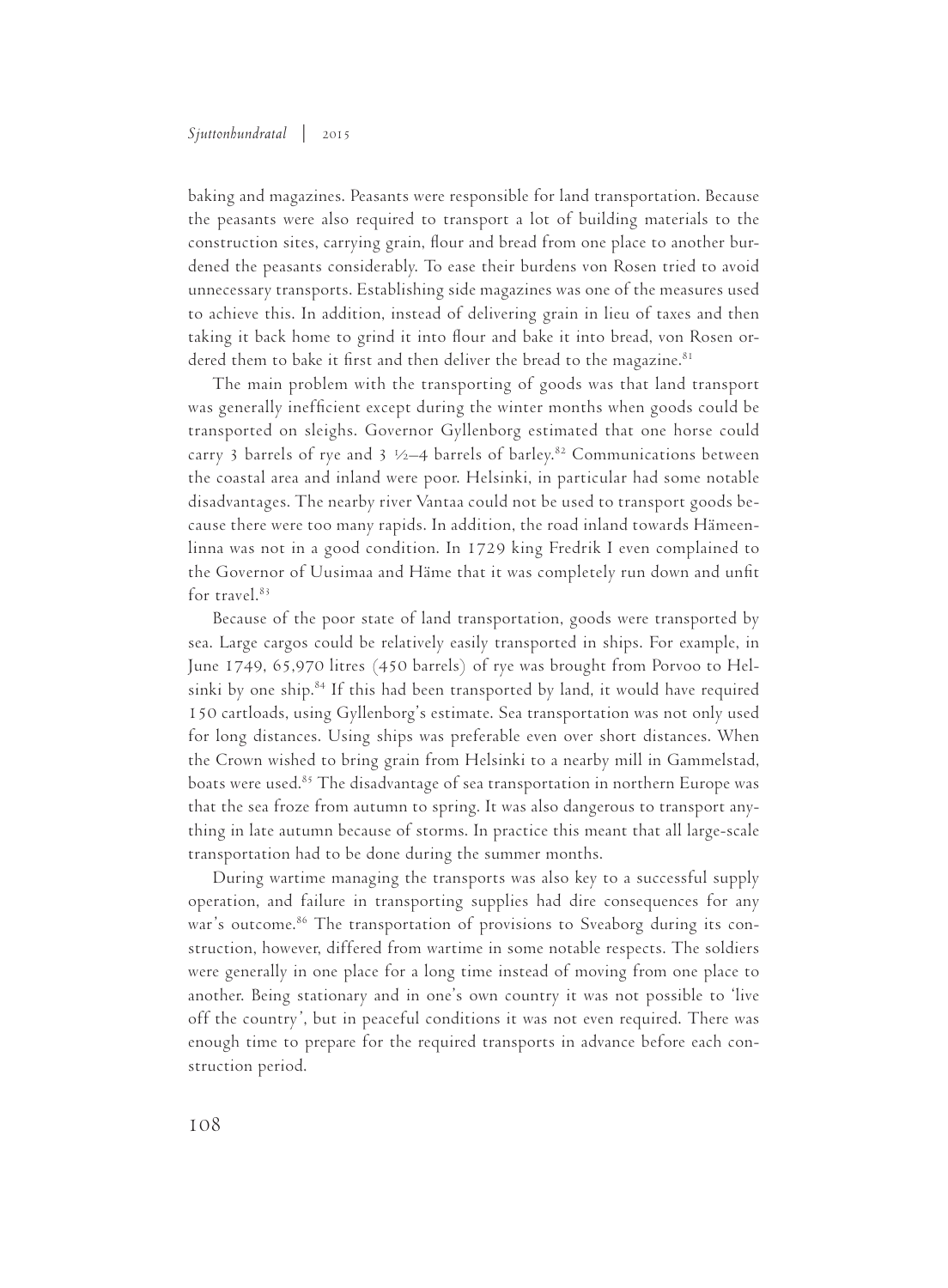# *Conclusions*

The construction work of Sveaborg demonstrates that even in peacetime significant supply operations were conducted and needed. Large amounts of grain had to be gathered for milling and for baking. To make this possible burghers and peasants alike were obliged to serve the Crown. As long as there were only a few thousand soldiers involved in the work, enough bread could be obtained from Finland alone, but when the workforce grew, supplies were also brought in from the rest of the realm. Careful preparations and coercion coupled with advances in milling and baking made the feeding of thousands of soldiers possible. Sea transportation was utilized whenever possible. In general, all these practices were comparable with those used in wartime.

The building of Sveaborg led to an extraordinary phenomenon in terms of peacetime supply organization. The developments, however, were not solely confined to the construction period. Some of the features of this supply organization only lasted until the end of the construction work. The stores, for example, diminished significantly in later years. Nevertheless, the construction work had a long-lasting legacy. Mathias Weckström continued as Provision Master into the 1770s.<sup>87</sup> Gammelstad remained the most important place for grinding grain for the fortress. In 1756 a new, more efficient watermill was built to replace one of the old ones.<sup>88</sup> Thunberg's mill remained in use for the rest of the century.<sup>89</sup> The magazines of Tullhällen and Lökholm were still used in the 1770s.<sup>90</sup> During the construction period of Sveaborg, the foundations were laid for the development of Helsinki-Sveaborg into the main depot in Finland.

The same supply practices that were employed during the construction work were used until the Finnish war of 1808–1809. It is clear therefore that from the point of view of the supplying of armies, there was no clear-cut difference between wartime and peacetime. When a war began, the supply organisation did not spring up from nothing. Magazines, mills and bakeries already existed. For this reason, to understand the workings of the magazine system as a whole, it is important to study events prior to and after the formal state of war.

In Central Europe preparedness for war may not have been as much of an issue as it was in the north. If the food surplus was more abundant, it was not so vital to gather sufficient stores in advance. Hopefully, further studies will reveal how important peacetime was for the development of the magazine system in Central Europe and other parts of Europe. By doing so, the debate between van Creveld and Lynn might come to be seen in a new light. If military magazines were also important in Central Europe in peacetime, the level of preparedness in the event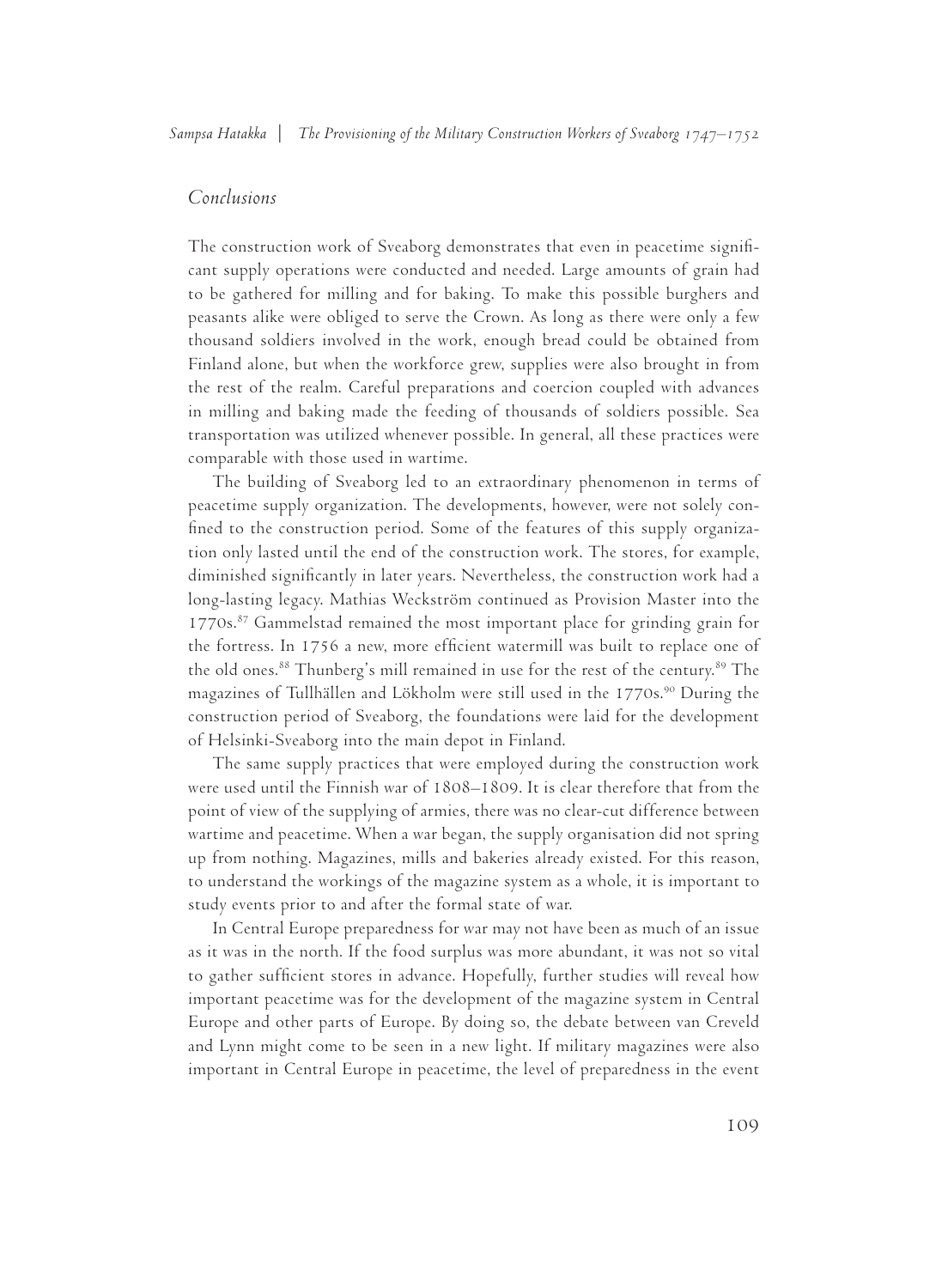#### *Sjuttonhundratal* | 2015

of war should be emphasized more than van Creveld and Lynn have done. The level of preparedness could have decisive consequences for the outcome of a war. It is highly likely that a well prepared state with magazines full of food had a better chance of winning a war than a state which only began to make preparations when the war had already begun. Thus, the supplying of the military in the event of war should be studied accordingly, taking the long-term level of preparedness of each state involved in a war into account.

In addition to being prepared for war, establishing a functional supply organisation for an army could also have other consequences for a state and its people. Supplying an army bound the people and the state together. The state needed the services of peasants and merchants in order to acquire enough food for its army. Conversely, peasants and merchants could take advantage of the state's grain stores during times of bad harvests and famine. By examining the supplying of the military construction workers of Sveaborg, it is clear that the importance of the magazine system was not restricted to times of war. It was a constant concern for eighteenth-century Swedish statesmen.

### *Notes*

1. On wartime logistics in Central Europe, see G. Perjes, 'Army Provisioning, Logistics and Strategy in the Second Half of the 17<sup>th</sup> Century', Acta Historica Academiae Scientiarum *Hungaricae,* tomus XVI (1970), pp. 1–52; Martin van Creveld, *Supplying War: Logistics from Wallenstein to Patton* (Cambridge: Cambridge University Press, 1977); John A. Lynn: 'Food, Funds and Fortresses: Resource Mobilization and Positional Warfare in the Campaigns of Louis XVI', in *Feeding Mars: Logistics in Western Warfare from the Middle Ages to the Present*, ed. by John A. Lynn (Boulder CO: Westview Press, 1993a), pp. 137–159; Christer Kuvaja, 'Mat och foder för krigförande arméer: Försörjningen i krigsområdet från trettioåriga kriget till Napoleonkrigen', in *Allt på bräde: Stat, ekonomi och bondeoffer: En vänbok till Jan Lindegren*, ed. by Peter Ericsson et al. (Uppsala: Uppsala universitet, 2013), pp. 45–55. For Sweden and Finland, see O. Korkiakangas*, Kaarle XII:n kenttäarmeijan huolto sotaretkillä vuosina 1700–1701 mannereurooppalaisten huoltojärjestelmien näkökulmasta* (Helsinki: Suomen Historiallinen Seura, 1974); Christer Kuvaja, *Försörjningen av en ockupationsarmé: Den ryska arméns underhållssystem i Finland 1713–1721* (Åbo: Åbo Akademis förlag, 1999); Jan Lindegren, 'Bröd som vapen: Karl XII och succariebrödet', in *Saga och sed: Kungl. Gustav Adolfs akademiens årsbok* 2000, ed. by Lennart Elmevik (Uppsala: Kungl. Gustav Adolfs akademien, 2000), pp. 41–60; Martin Hårdstedt, *Om krigets förutsättningar: Den militära underhållsproblematiken och det civila samhället i norra Sverige och Finland under Finska kriget 1808–1809* (Umeå: Umeå Universitet, 2002). 2. Van Creveld 1977, p. 5.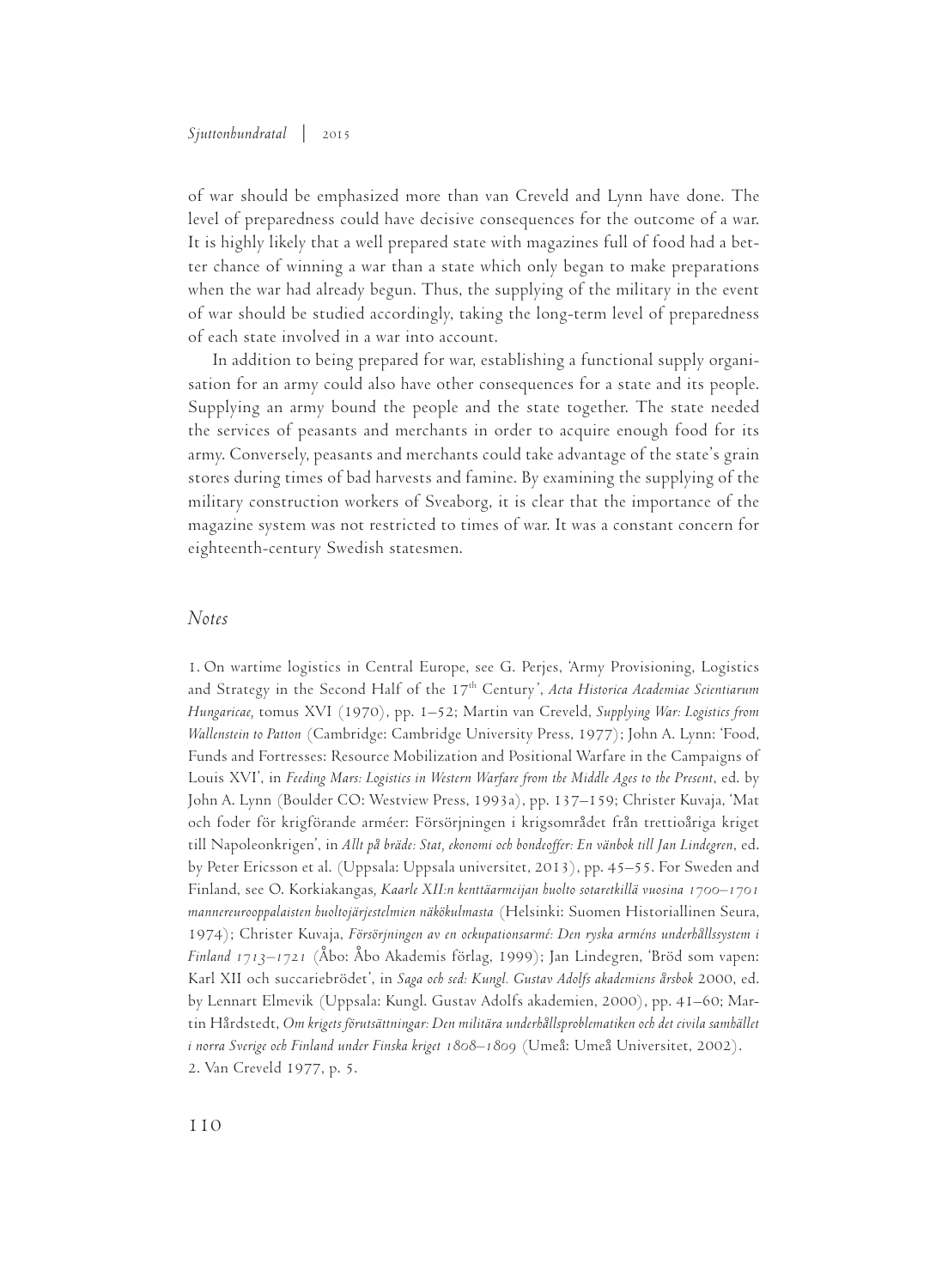3. Martin Hårdstedt, 'Att föda en garnison', in *Mat och krig: Armémuseum årsbok 2012*, ed. by Martin Skoog (Stockholm: Armémuseum, 2012), pp. 141–160 (p. 145).

4. Martin Hårdstedt, 'Krigets och fredens relative tillstånd: Ålänningarna och krigets och fredens villkor 1808–1856' *Historisk tidskrift*, 3 (2008), pp. 389–410 (pp. 390–392, 409–410). Concerning the change from war to peace, the so-called 'fredskris', also see Petri Karonen, 'Coping with Peace after a Debacle: The Crisis of the Transition to Peace in Sweden after the Great Northern War (1700–1721)', *Scandinavian Journal of History*, 3 (2008), pp. 203–225. DOI: http://dx.doi.org/10.1080/03468750802038785.

5. Jeremy Black, *A Military Revolution? Military Change and European Society 1550–1800* (Basingstoke: Macmillan, 1991), pp. 82–85.

6. Sweden means here the geographical area of modern Sweden. For practical reasons, the distinction between the Swedish part of the realm and the Finnish part of the realm was already in common use in the eighteenth century.

7. The importance of bread has been emphasized, for example, by John A. Lynn, 'The History of Logistics and Supplying War', in *Feeding Mars: Logistics in Western Warfare from the Middle Ages to the Present*, ed. by John A. Lynn (Boulder CO: Westview Press, 1993b), pp. 9–27 (p. 20); and Lindegren 2000, p. 50.

8. Lynn 1993b, p. 10.

9. Van Creveld 1977, pp. 36–39.

10. Lynn 1993b, pp. 19–21.

11. Karl Åmark, *Spannmålshandel och spannmålspolitik i Sverige 1719–1830* (Stockholm, 1915), pp. 5, 8–9, 17–20, 25.

12. Kuvaja 1999, pp. 276–277.

13. Niklas Tengberg, *Bidrag till historien om Sveriges krig med Ryssland åren 1741–1743* I–II (Lund, 1857–1860). Problems with supplies are continually mentioned in this old but thorough study concerning the Russo-Swedish war of 1741–1743.

14. Hårdstedt 2002, pp. 337–340.

15. Korkiakangas 1974, p. 59, 147.

16. Einar W. Juvelius, *Suomen puolustuskysymys ison- ja pikkuvihan välisenä aikana* (Kokkola: Suomen Historiallinen Seura, 1919), p. 108, 134.

17. Löwen's defence plan, 3 April 1738, published in Einar W. Juva, *Documenta historica VI: Verteidigungspläne Finnlands 1721–1808* (Helsinki, 1939), pp. 194–337.

18. The Council of the Realm to the Defence Committee, December 1746, published in Einar W. Juva, *Documenta historica VII: Verteidigungspläne Finnlands 1721–1808* (Helsinki, 1944), p. 40.

19. Governor General von Rosen to the King, 4 July 1747 and 19 July 1747, Skrivelser från generalguvernörer och guvernörer: Finland vol. 3, Kollegiers m. fl. skrivelser till Kungl. Maj:t, The National Archives, Stockholm. Some of the source material concerning the fortress of Sveaborg in the National Archives in Sweden has been copied onto microfilm in the National Archives of Finland in Helsinki. In this study I have used the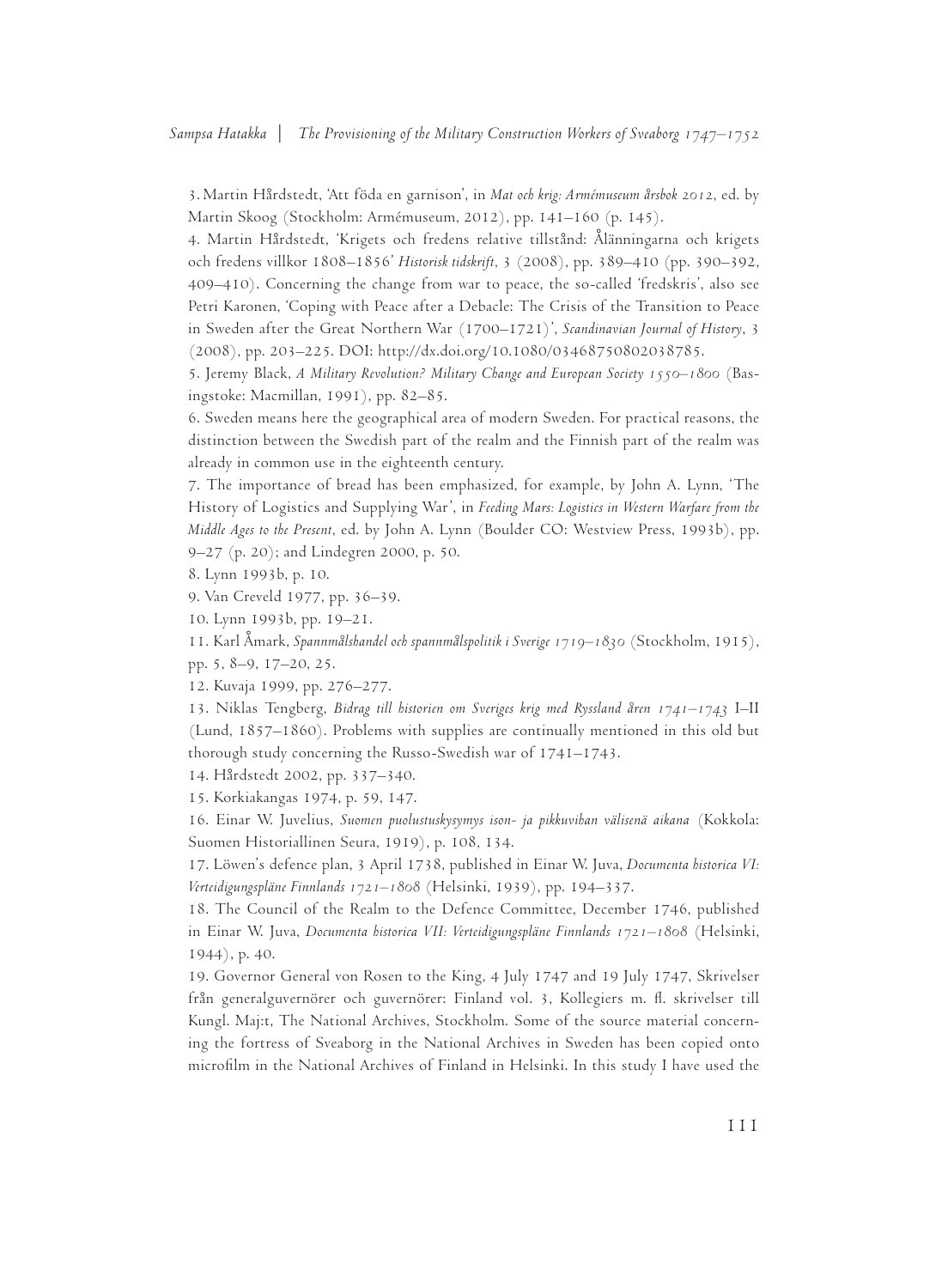microfilm form for the following sources: Letters of Governor General to the King, Skrivelser från generalguvernörer och guvernörer: Finland, Kollegiers m. fl. skrivelser till Kungl. Maj:t, The National Archives, Stockholm; Letters of Governor of Uusimaa and Häme to the King, Kollegiers m. fl. skrivelser till Kungl. Maj:t The National Archives, Stockholm; Governor General's report to the Diet, Defensionsdeputationen, Riksdagen 1751– 1752, Frihetstidens utskottshandlingar, The National Archives, Stockholm; Population statistics of Uusimaa and Häme, Folkmängdstabeller, vol. 1, Tabellverket, The National Archives, Stockholm; Governor's of Uusimaa and Häme report to the Diet, Kammar-, ekonomi- och kommersedputationen, Riksdagen 1746–1747, Frihetstidens utskottshandlingar The National Archives, Stockholm; Utländska kartor: Stads och fästningsplaner. Finland. Helsingfors, The Military Archives, Stockholm.

20. J. E. O. Screen, *The Army in Finland: During the Last Decades of Swedish Rule (1770–1809)* (Helsinki: Finnish Literary Society, 2007), pp. 29–30, 44–45, 49–50.

21. von Rosen to the King, 13 September 1747 (vol. 3); Protocols of the Council of the Realm (Riksrådsprotokoll), 12. October 1747, A I aa:32, Krigsexpeditionen, The National Archives, Stockholm.

22. Oscar Nikula, *Augustin Ehrensvärd 1710–1772* (Helsinki: Ehrensvärd-seura ry/Samfundet Ehrensvärd rf, 2011), pp. 115, 125, 241–242. Originally printed in Swedish in 1960.

23. von Rosen to the King, 3 April 1750 (vol. 8); Ernst Ericsson, *Kungl. fortifikationens historia IV:3. Det fasta försvaret I Finland 1741–1772* (Stockholm: Nordstedt, 1939), p. 173. This estimate is probably too high because the provision calculations converted to daily rations indicates far lower figures given the number of soldiers (see footnote 29 and the text).

24. Protocols of Helsinki Town Council, 26 October 1747, 2 November 1747, and 5 September 1748, Ca:50 and 52, Town Council Archives, Helsinki City Archives; von Rosen to the King, 21 January 1748 (vol. 4). For the population of Helsinki, see Erik Hornborg, *Helsingfors stads historia* II (Helsingfors, 1950), p. 443.

25. Lynn 1993b, p. 17.

26. von Rosen to the King, 21 January 1748 and 30 January 1748 (vol. 4); Protocols of the Council of the Realm, 5 July 1748 (A I aa:34).

27. 1 lispund =  $8.5 \text{ kg}$ .

28. von Rosen to the King, 3 July 1749 (vol. 7).

29. Provision calculation for Helsinki magazine 1750 (Profwiant räkning för Helsingfors förråds magazin), vol. 43, Strödda militieräkenskaper efter 1630, The National Archives, Stockholm.

30. 1 barrel of grain  $= 146.6$  litres.

31. One barrel of grain would yield about 10–11 lispund (85–94 kg) of bread. von Rosen to Governor Gyllenborg, 8 August 1747, Ea:35, Provincial Office Archives (Nylands och Tavastehus landskanslis arkiv), The Provincial Archives of Hämeenlinna.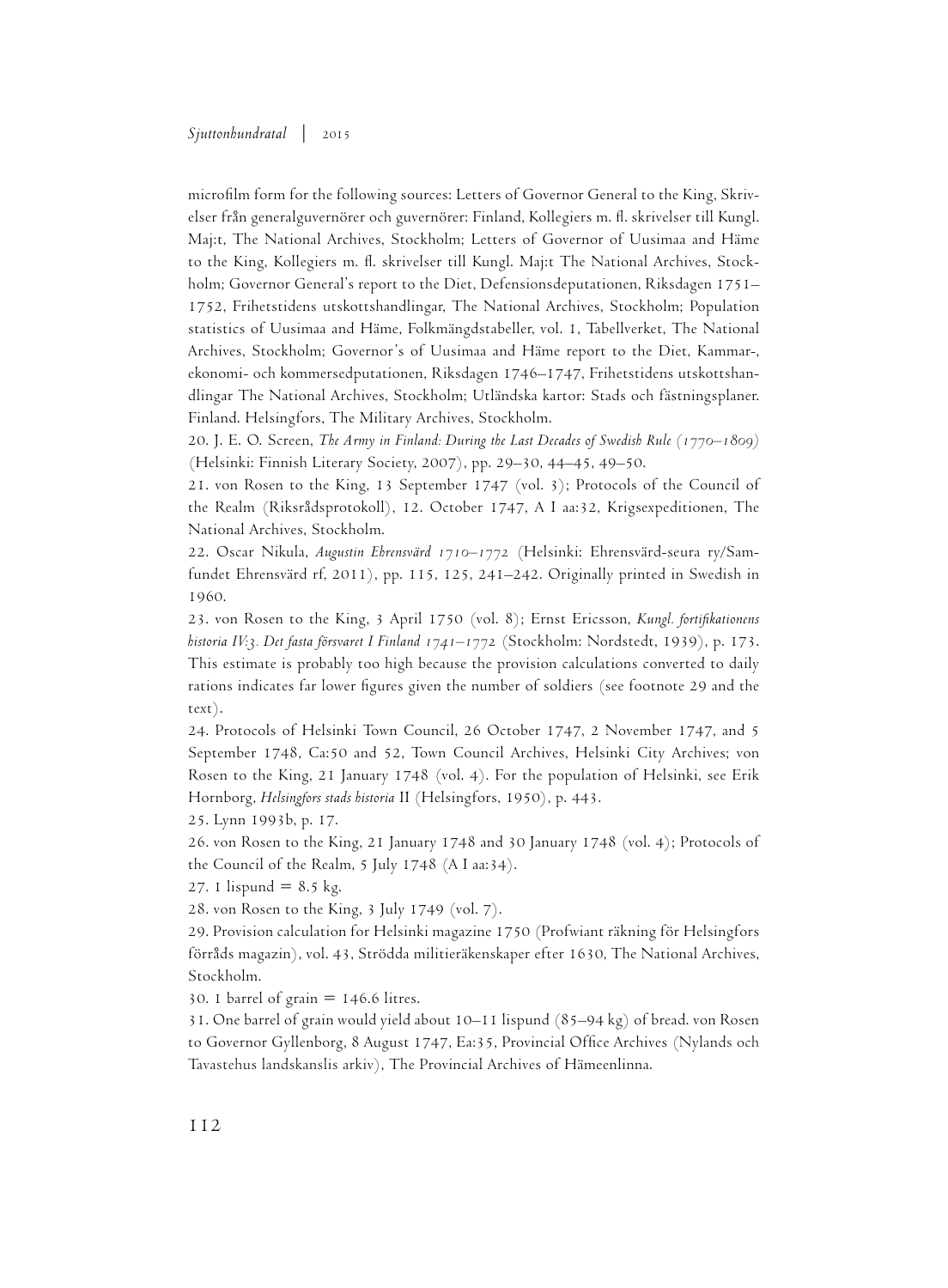32. Governor General's report to the Diet (Generalguvernörens i Finland riksdagsrelation), Defensionsdeputationen, Riksdagen 1751–1752, Frihetstidens utskottshandlingar, The National Archives, Stockholm.

33. Provision calculation for Helsinki magazine 1751, vol. 43, Strödda militieräkenskaper efter 1630, The National Archives, Stockholm. The Finnish tenure infantry regiments were the Åbo Regiment, the Biörneborg Regiment, the Tavastehus Regiment, the Savolax regiment, the Nyland regiment, and the Ostrobothnia Regiment. The Swedish regiments were the Västmanland Regiment, the Södermanland Regiment, the Kalmar Regiment, the Kronoberg Regiment, the Östgöta Regiment, and the Närke and Värmland Regiment. Finnish and Swedish regiments were also separated in the provision calculation. Not all the soldiers of the regiments were commanded to work at the same time in Sveaborg, which explains why it is difficult to estimate the actual number of soldiers involved at any one time in the work.

34. Provisions calculation for Sipoo subsidiary magazine (Profwiant räkning för Sibbo bi magazin 1751), vol. 31, Helsingfors fästningsarkiv, The Military Archives, Stockholm. 35. von Rosen to the King 27 May 1748 and 16 August 1748 (vol. 4 and 5).

36. Provision calculation for Helsinki magazine 1750.

37. Jussi T. Lappalainen, *Elämää Suomen sotaväessä Kaarle X Kustaan aikana* (Jyväskylä: Jyväskylän yliopisto, 1975), p. 114.

38. Reijo Solantie, *Ilmasto ja sen määräämät luonnonolot Suomen asutuksen ja maatalouden historiassa* (Jyväskylä: Jyväskylän yliopisto, 2012), pp. 45–47, Diss. in history on boreal climate and agriculture, published in Jyväskylä University Digital Archive: http://urn.fi/URN: ISBN:978-951-39-5009-5 (read 16 May 2015). For the Little Ice Age, see Brian Fagan, *The Little Ice Age: How Climate made History 1300–1850* (New York: Basic Books, 2000).

39. For the population statistics of Uusimaa and Häme in 1754 and Sweden in 1751, see Folkmängdstabeller, vol. 1, Tabellverket, The National Archives, Stockholm.

40. The population of Helsinki, Porvoo, Hämeenlinna and Tammisaari was in total 4,860 in 1754. Oiva Turpeinen, 'De finländska städernes folkmängd 1727–1810', *Historisk Tidskrift för Finland*, 2 (1977), pp. 109–127 (p. 124).

41. Solantie 2012, p. 66, 155, 188.

42. Arvo M. Soininen, *Vanha maataloutemme: Maatalous ja maatalousväestö Suomessa perinnäisen maatalouden loppukaudella 1720-luvulta 1870-luvulle* (Helsinki: Suomen Historiallinen Seura, 1974), pp. 116–119. It is important to note that in the beginning of the nineteenth century the size of the slash and burn area was significantly lower than in the eighteenth century, which must have affected crop yields. See Solantie 2012, p. 155.

43. Lindegren 2000, p. 45.

44. Governor's of Uusimaa and Häme report to the Diet (Landshövdingarnas riksdagsberättelse: Nylands och Tavastehus), Kammar-, ekonomi- och kommersedeputationen, Riksdagen 1746–1747, Frihetstidens utskottshandlingar, The National Archives, Stockholm.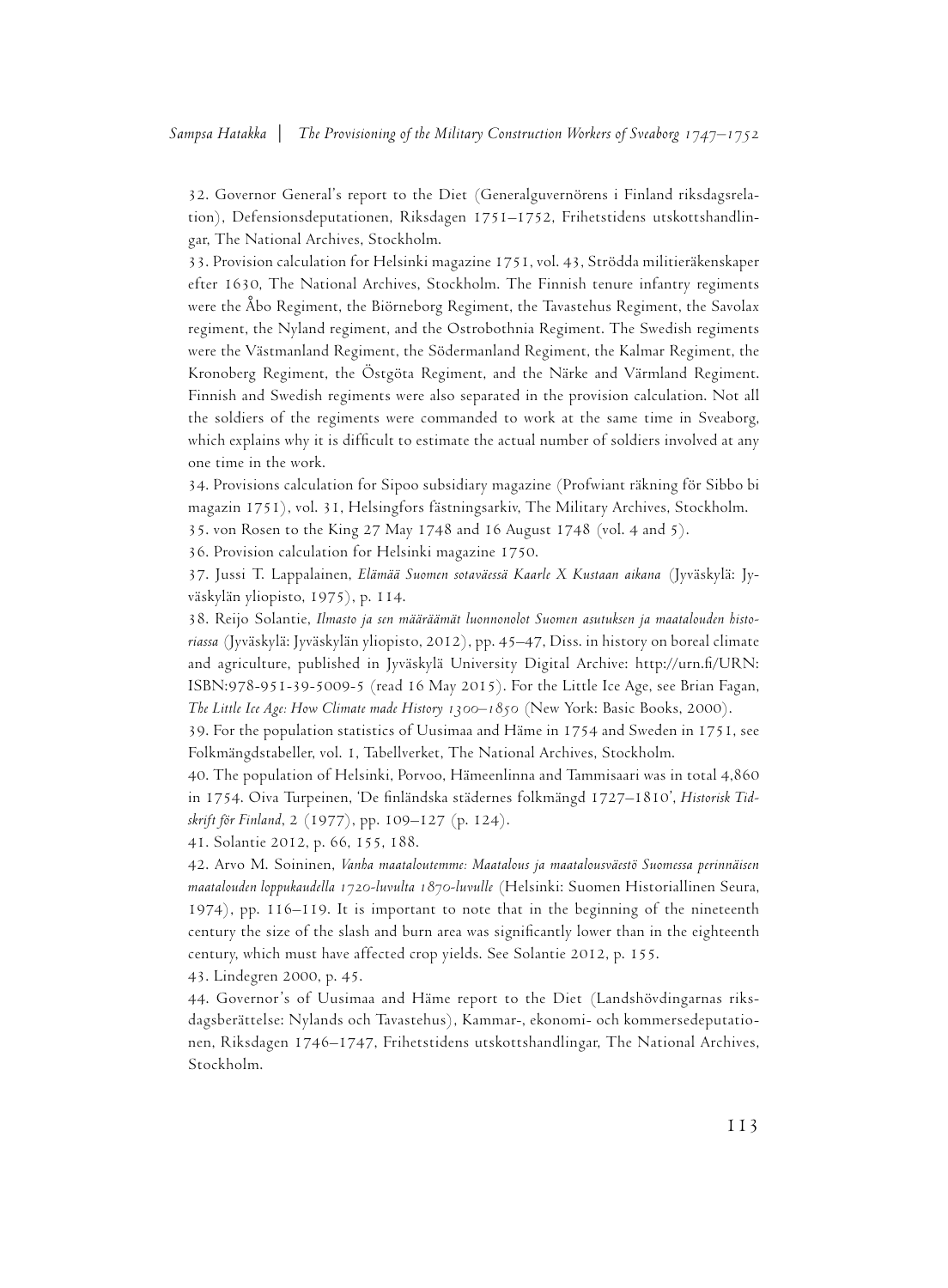45. von Rosen to the King, 29 September 1747 (vol. 3); Governor Gyllenborg to the King, 24 September 1746 and 6 October 1747, Skrivelser från landshövdingar: Nylands och Tavastehus län 1746–1747, vol. 15, Kollegiers m. fl. skrivelser till Kungl. Maj:t, The National Archives, Stockholm.

46. Gyllenborg to von Rosen, 17 May 1748 (draft), Da:18, Provincial Office Archives (Nylands och Tavastehus landskanslis arkiv), The Provincial Archives of Hämeenlinna.

47. Protocols of the Defence Committee (Defensionsdeputationens protokoll), 8 December 1747, vol. R 2891, Riksdagen 1746–1747, Frihetstidens utskottshandlingar, The National Archives, Stockholm.

48. Governor Stiernstedt to Gyllenborg, 9 May 1747 (Ea:35).

49. Governor Ehrenmalm to Gyllenborg, 9 June 1747 (Ea:36).

50. The King to Stiernstedt, 21 April 1747, attached to letter from Stiernstedt to Gyllenborg, 9 May 1747 (Ea:35).

51. There were bans of exports for example in the Finnish War of 1808–1809. See Hårdstedt 2002, p. 254.

52. von Rosen to the King, 23 April 1748 (vol. 4).

53. von Rosen to Gyllenborg, 5 May 1748 (Ea:40).

54. von Rosen to vice Governor Carpelan, 8 April 1749 (Ea:45).

55. von Rosen to the King, 17 June 1748, 23 November 1748 and 3 July 1749 (vol. 4, 5 and 7).

56. von Rosen to the King, 8 May 1750 (vol. 8); Provision calculation for Helsinki magazine 1750; Provision calculation for Helsinki magazine 1751.

57. Perjes 1970, p. 7; Lynn 1993b, p. 20.

58. Protocols of Helsinki Town Council, for example 27 March 1747 (Ca:50); Stiernstedt to Gyllenborg, 13 April 1747, and von Rosen to Gyllenborg, 10 June 1747 (Ea:35).

59. Korkiakangas 1974, pp. 175–178, 180–181.

60. For example, Stiernstedt to Gyllenborg, 25 May 1747 (Ea:35).

61. von Rosen to Gyllenborg, 11 June 1747 and 27 November 1747 (Ea:35).

62. Stiernstedt to Gyllenborg, 30 March 1747, and von Rosen to Gyllenborg, 16 June

1747 (Ea:35); von Rosen to the King, 8 July 1747 (vol. 3).

63. von Rosen to Carpelan, 16 August 1748 (Ea:40).

64. von Rosen to Carpelan, 14 January 1749 (Ea:45).

65. Governor General's report to the Diet 1751.

66. Crown official (Crono befallningsman) Aspelin to Gyllenborg, 25 February 1748 and 4 March 1748 (Ea:42).

67. von Rosen to Gyllenborg, 5 April 1748 and to Carpelan, 16 January 1749 and 1 April 1749 (Ea:40 and Ea:45).

68. Gammelstad was the old, original site of the city of Helsinki at the mouth of the river Vantaa (Vanda å).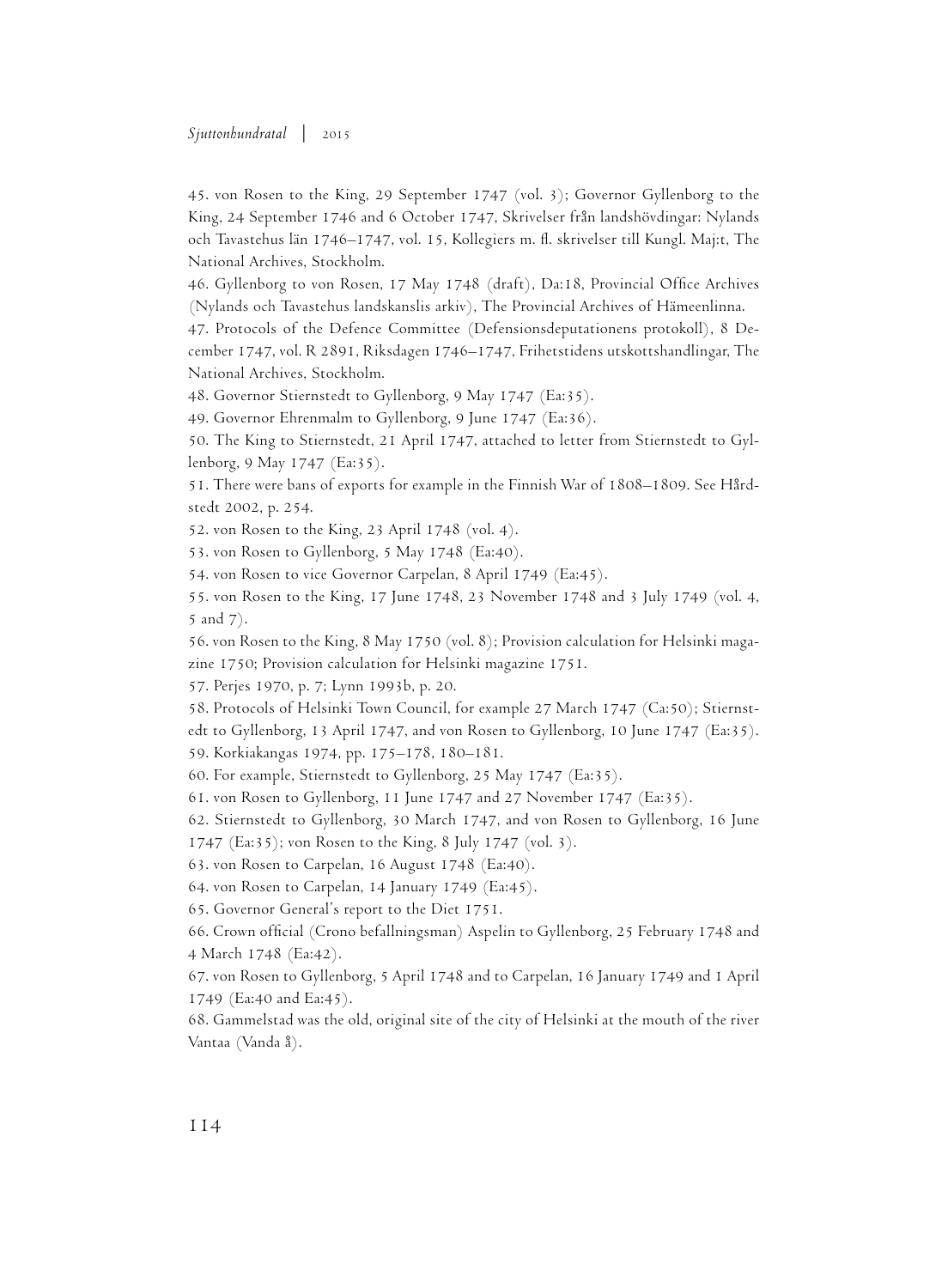69. von Rosen to Carpelan, 5 August 1748 and 13 August 1748 (Ea:40); Helsingfors magistrats protokoll, 17 September 1748 (Ca:52).

70. Nikula 2011, p. 122.

71. Provision calculation for Helsinki magazine 1751.

72. von Rosen to Gyllenborg, 11 June 1747 (Ea:35).

73. Protocols of the Council of the Realm, 12 October 1747 (A I aa: 32).

74. von Rosen to the King, 10 August 1748 (vol. 5).

75. Carpelan to Helsinki Town Council, 16 August 1748, Ea:27, Town Council Archives, Helsinki City Archives.

76. Kartong IX, no. 55, 67 and 74, Utländska kartor: Stads och fästningsplaner. Finland. Helsingfors, The Military Archives, Stockholm. The 1770s map is not dated, but it has the same signature as map number 72 (kartong IX), which is dated 1776.

77. von Rosen to the King, 11 July 1751 (vol. 11).

78. von Rosen to the King, 23 May 1751 (vol. 11); Governor General's report to the Diet 1751.

79. von Rosen to the King, 30 May 1749 and 11 July 1751 (vol. 6 and 11); Governor General's report to the Diet 1751.

80. von Rosen to the King, 24 July 1751 and 29 January 1752 (vol. 11 and 13).

81. von Rosen to Carpelan, 14 January 1749 (Ea:45).

82. Gyllenborg to von Rosen, 17 May 1748 (draft) (Da:18).

83. Marko Nenonen, 'Vesiltä pyörille: Suuret maantiet 1550–1800', in *Maata, jäätä, kulkijoita: Tiet, liikenne ja yhteiskunta ennen vuotta 1860*, ed. by Tapani Mauranen (Helsinki: Tielaitos, 1999), pp. 167–273 (pp. 223–228).

84. von Rosen to Carpelan, 13 June 1749 (Ea:45).

85. von Rosen to Gyllenborg, 6 June 1750 (Ea:49 I).

86. This is evident in many studies. See, for example, Hårdstedt 2002, p. 139–146.

87. Accounts of the storage magazine of Helsingfors 1771 (pp. 263–264), vol. 8370, Uudenmaan ja Hämeen läänintilit, KA.

88. Juha-Matti Granqvist, '*Yksinpä vapaudenajalla sangen ruma juttu': Kiista Helsingin Vanhankaupungin myllyistä 1755–1770*, unpublished master's thesis (Helsinki: Helsingin yliopisto, 2009), p. 36.

89. Olof af Hällström, *Sveaborg–Viapori–Suomenlinna: The Island Fortress off Helsinki: An Architectural History* (Rungstedt: Anders Nyborg, 1986), p. 41.

90. Kartong IX, no. 67 and 74, Utländska kartor: Stads och fästningsplaner. Finland. Helsingfors, The Military Archives, Stockholm.